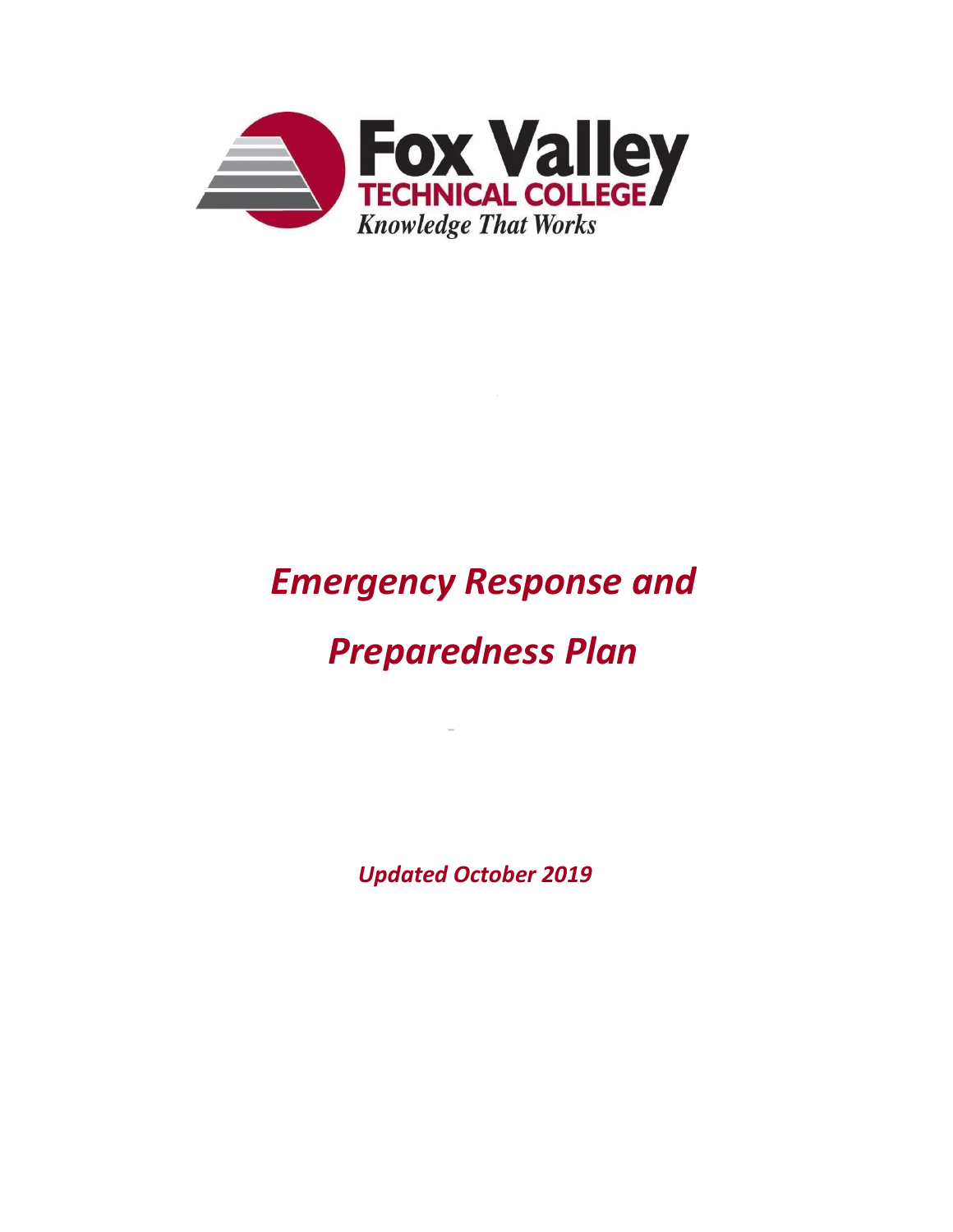#### **EMERGENCY RESPONSE AND PREPAREDNESS PLAN**

### **Table of Contents**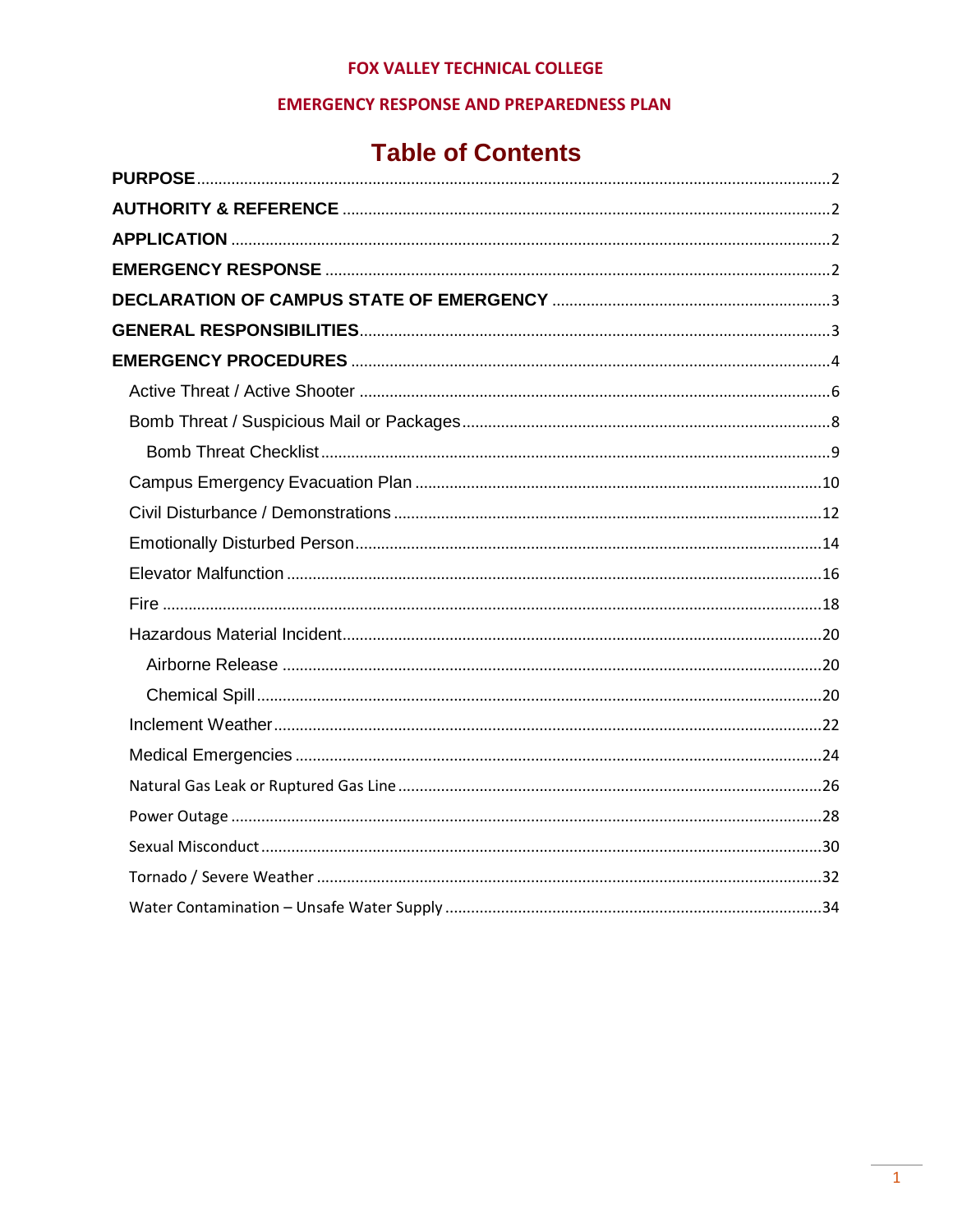#### **EMERGENCY RESPONSE AND PREPAREDNESS PLAN**

### <span id="page-2-0"></span>**PURPOSE**

The purpose of the emergency procedures outlined in this plan is to provide protection to lives, property, and operations through the effective use of college, community, county, and state resources. The document has been developed to provide an organizational and procedural framework for the management of emergency situations through the coordination between the College and outside resources.

The plan does not cover every conceivable situation, however it outlines basic administrative guidelines necessary to deal with most campus emergencies. The purpose is to identify the types of emergencies which may occur on campus and actions to take. This plan was developed to establish guidelines and procedures to mitigate the potential consequences of an emergency event that threatens the health and safety of the Fox Valley Technical College community. Through implementation of these operational responses, the overall effects of an incident can be minimized.

The Emergency Response and Preparedness Plan will be reviewed annually and revised as needed. Updates and changes are based on lessons learned during actual emergency situations, exercises, and when there are changes in threat hazards, resources and capabilities, or organization structure occur.

### <span id="page-2-1"></span>**AUTHORITY & REFERENCE**

Occupational Health and Safety Administration (OSHA) 29 CFR 1910.38 Emergency Action Plans Industry, Labor, and Human Relations ILHR 32.15 OSHA Safety and Health Standards WI State Statutes 101.01(06), 101.11, and 101.055.

### <span id="page-2-2"></span>**APPLICATION**

This plan applies to the campus community including all faculty, staff, employees, students and visitors. It includes all buildings and grounds owned and operated by the College. It is the mission of Fox Valley Technical College to respond to an emergency situation in a safe, effective, and timely manner.

### <span id="page-2-3"></span>**EMERGENCY RESPONSE**

In all life threatening emergencies, call 911. For other non-emergency security needs, call Security Services at 920-735-4777.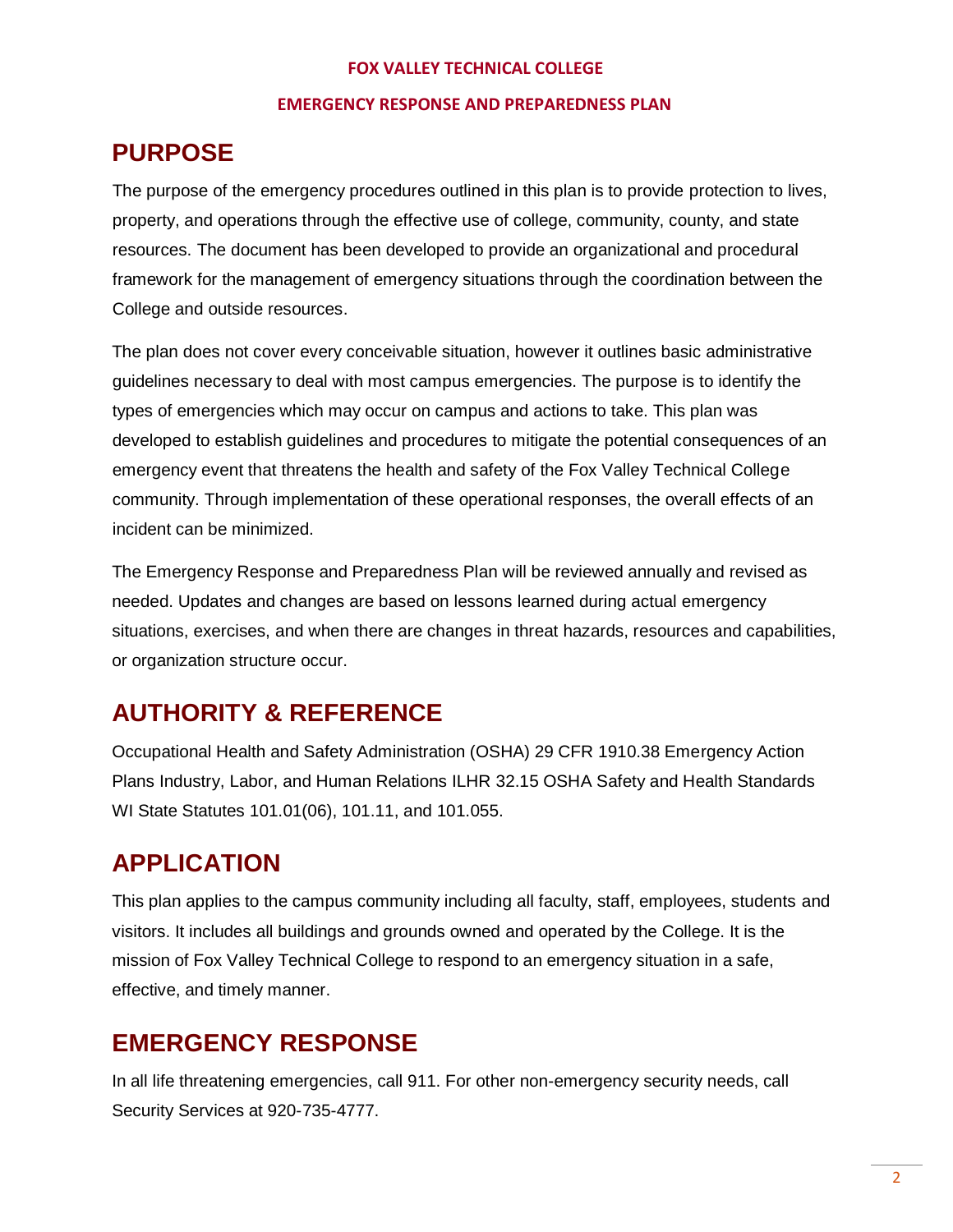#### **EMERGENCY RESPONSE AND PREPAREDNESS PLAN**

### <span id="page-3-0"></span>**DECLARATION OF CAMPUS STATE OF EMERGENCY**

The authority to declare a Campus State of Emergency rests with the College President, the Vice President of Facilities and Operations, the Campus Emergency Director, or their designee(s).

When declaration is made, access to the campus may be limited to registered students, faculty, staff and employees, at the discretion of the President.

### <span id="page-3-1"></span>**GENERAL RESPONSIBILITIES**

#### ALL EMPLOYEES

In case of an emergency, all employees must follow the emergency procedure found in this plan. Emergencies that may be life threatening should be reported immediately to 911. Other emergencies should be reported to Security Services at 920-735-4777. All employees are responsible for taking precautions to assure their safety by familiarizing themselves with this plan.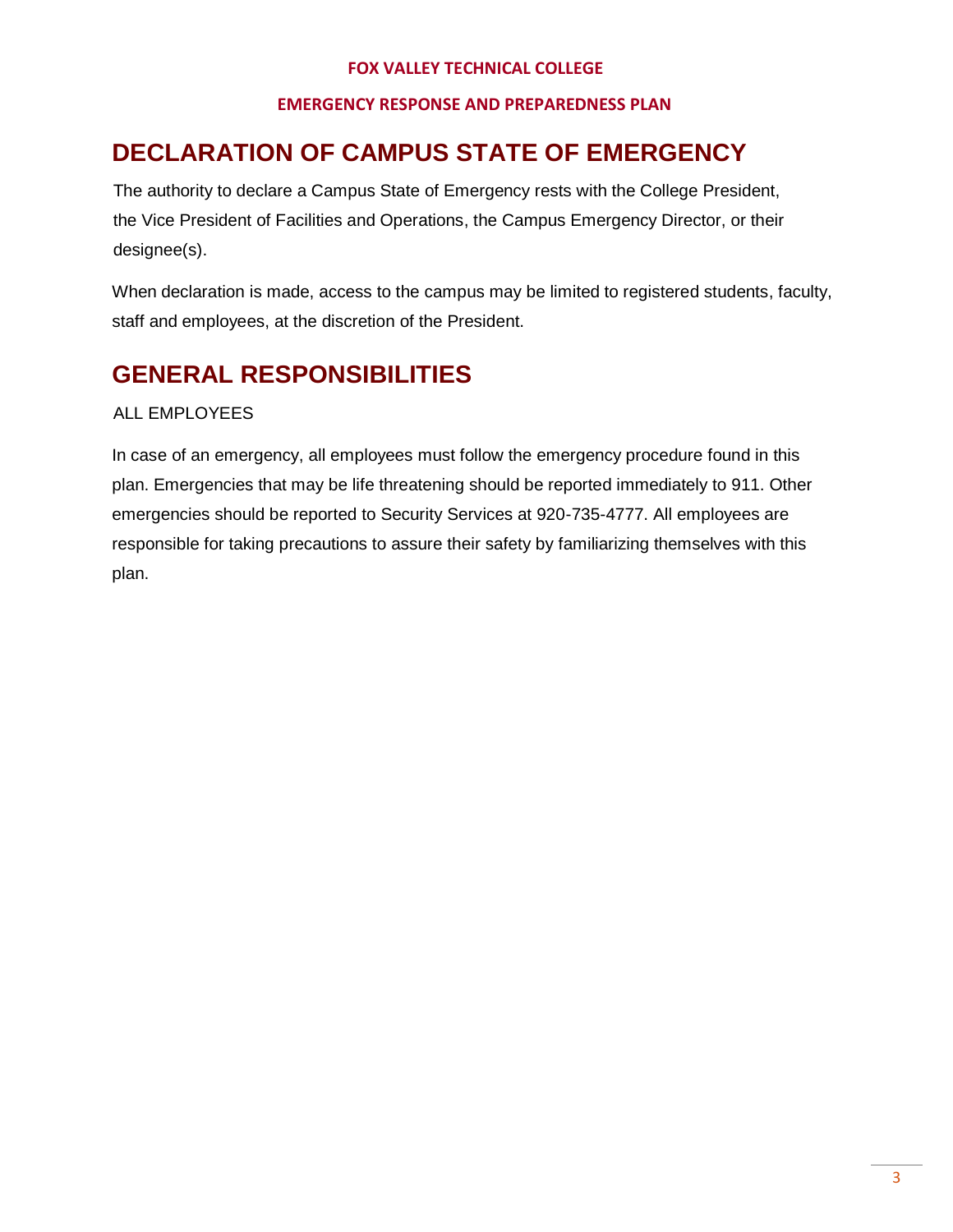#### **EMERGENCY RESPONSE AND PREPAREDNESS PLAN**

### <span id="page-4-0"></span>**EMERGENCY PROCEDURES**

If it is determined that an emergency exists, the Campus Emergency Staff will decide on an appropriate course of action.

**Important note: The plan will not limit the use of good judgment and common sense in matters not foreseen or covered.**

This section contains the recommended procedures to be following during specific types of emergencies.

Emergency Procedures Included in Plan:

- **a. Active Threat / Active Shooter**
- **b. Bomb Threats / Suspicious Mail or Package**
- **c. Campus Emergency Evacuation Plan**
- **d. Civil Disturbance / Demonstration**
- **e. Emotionally Disturbed Person**
- **f. Elevator Malfunction**
- **g. Fire**
- **h. Hazardous Materials Incident**
- **i. Inclement Weather**
- **j. Medical Emergencies**
- **k. Natural Gas Leak / Ruptured Gas Line**
- **l. Power Outage**
- **m. Sexual Misconduct**
- **n. Tornado**
- **o. Water Contamination / Unsafe Water Supply**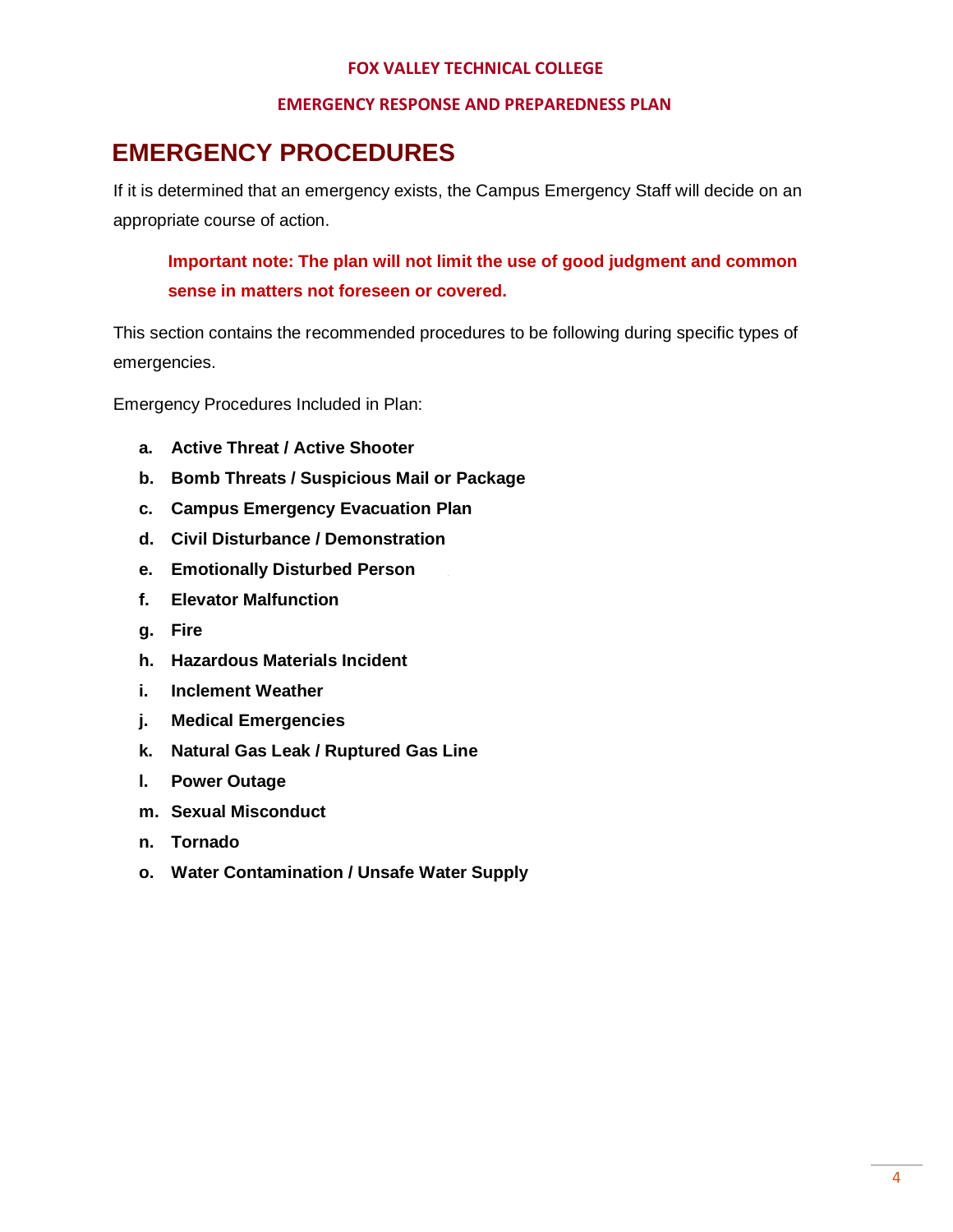**EMERGENCY RESPONSE AND PREPAREDNESS PLAN**

# **THIS PAGE LEFT INTENTIONALLY BLANK**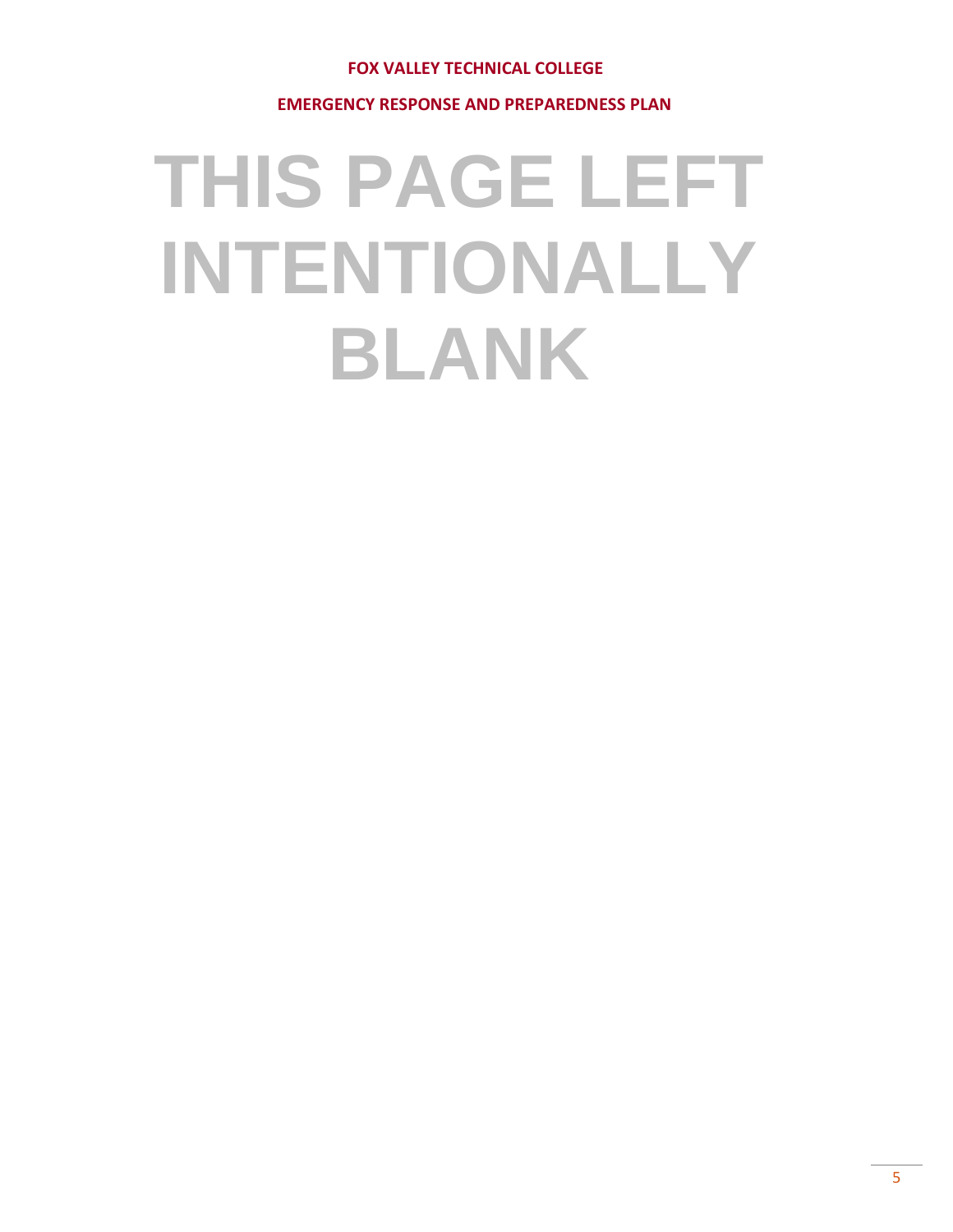#### **EMERGENCY RESPONSE AND PREPAREDNESS PLAN**

#### <span id="page-6-0"></span>Active Threat / Active Shooter

o Contact 911 immediately if there is a threat to self, others, or destructions of property.

An active threat is an incident that presents an immediate threat or imminent danger to the campus community. Active threat situations are unpredictable and evolve quickly. An active shooter is anyone actively engaged in killing or attempting to kill people in populated areas.

The college community will be notified by various means. Some or all of our systems may be used such as: PA announcement over speakers, LiveSafe emergency notification system (text, push notification, and e-mail), posted on website, and college monitors.

Fox Valley Technical College adopted the ALICE response plan to assist you in your response should this type of incident occur. ALICE is an acronym for 5 steps you can utilize to increase your chances of surviving an active shooter. ALICE response does not follow a set of action you "shall, must, will" do when confronted. You may use 1 or 2 parts of the response plan or you may have to utilize all 5.

- 1. **A**lert Can be anything.
	- a. Gunfire
	- b. Witness
	- c. PA announcement
	- d. LiveSafe emergency notification

2. **L**ockdown – This is a semi-secure starting point from which to make survival decisions. If you decide not to evacuate, secure the room.

- a. Lock the door
- b. Cover the windows in the door if possible
- c. Tie down the door, if possible, using belts, purse straps, shoe laces, etc.
- d. Barricade the door with anything available (desk, chairs, etc.)
- e. Look for alternate escape routes (windows, other doors)
- f. Call 911
- g. Move out of the doorway in case gunfire comes though it
- h. Silence or place cell phone on vibrate
- i. Gather items to use as weapons (coffee cups, chairs, books, pens, etc.) and mentally prepare
- to defend yourself or others
- j. Put yourself in position to surprise the active threat should they enter the room
- 3. **I**nform Using any means necessary to pass on real time information.
	- a. Use plane language so everyone understands
	- b. Who, what, where, when, and how information
	- c. Can be derived from 911 calls, video surveillance, etc.
- 4. **C**ounter This is the use of simple, proactive techniques should you be confronted by an active threat.
	- a. Anything can be a weapon
	- b. Throw items at the threat's head to disrupt their aim
	- c. Create as much noise as possible
	- d. Move quickly
	- e. Swarm in a group
	- f. Grab the threat's limbs and legs to take them to the ground and hold them there
	- g. If you have control of the threat, call 911 and tell the dispatcher where you are located, follow their instructions until law enforcement arrives
- 5. **E**vacuate Remove yourself from the danger zone as quickly as possible.
	- a. Decide if you can safely evacuate
		- b. Run in a zig zag pattern as fast as you can
		- c. Do not stop running until you are far away from the area
		- d. Do not attempt to drive from the area

Upon announcement of an evacuation for an active threat, follow the Campus Emergency Evacuation Plan.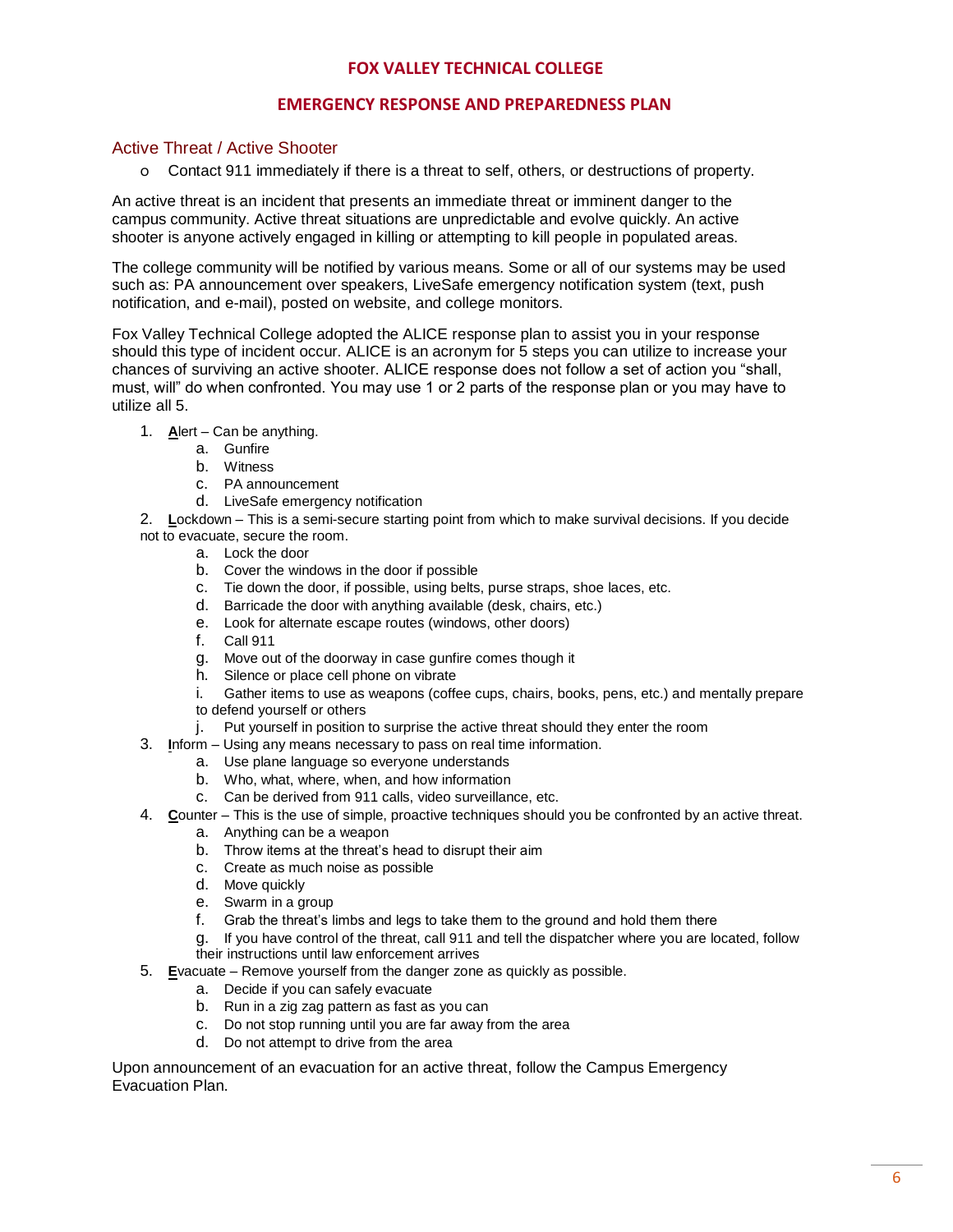**EMERGENCY RESPONSE AND PREPAREDNESS PLAN**

# **THIS PAGE LEFT INTENTIONALLY BLANK**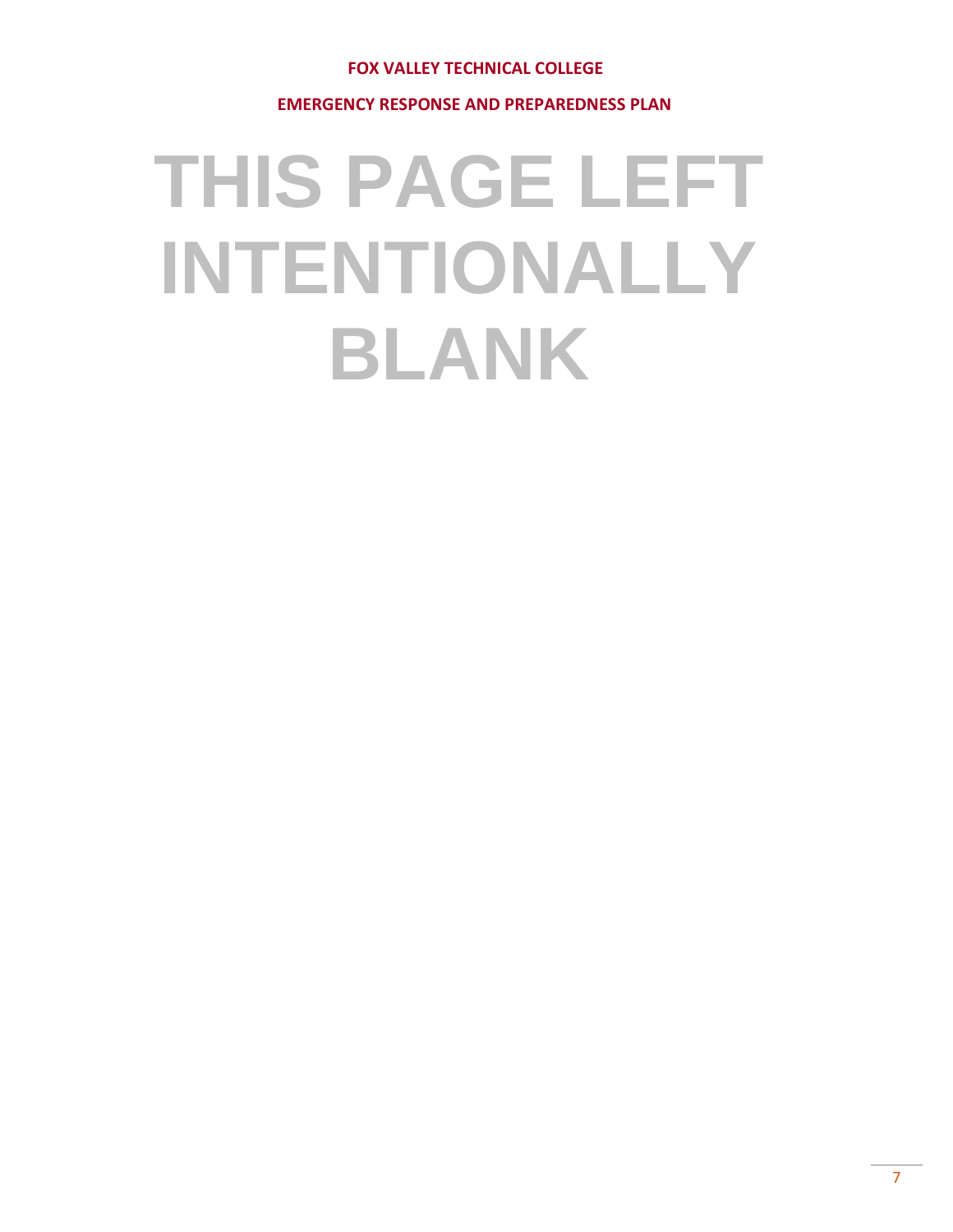#### **EMERGENCY RESPONSE AND PREPAREDNESS PLAN**

#### <span id="page-8-0"></span>Bomb Threat / Suspicious Mail or Packages

o Contact 911 immediately if there is a threat to self, others, or the destruction of property.

Security Services Emergency Number: (920) 735-4777 Facilities and Operations Number: (920) 735-2469

Bomb threats may be received in many ways such as telephone, e-mail, communicated verbally, posted on social media websites, or a letter. In the event of a bomb threat, do not use portable radios, cellular telephones, digital phones, or any other electronic devices. These devices have the capacity to detonate an explosive device.

If you receive a bomb threat, take the following actions:

- 1. Remain calm and obtain as much information as possible (see Bomb Threat Checklist below):
	- a. Location of bomb?
	- b. When is it going to explode?
	- c. Why is the College the target?
	- d. What does bomb look like?
	- e. Write down the threat verbatim using the caller's own words.
	- f. Do not hang up the phone. Signal to someone nearby to contact Security Services for further assistance.
	- g. Caller's identity
		- i. Voice, accent, mood, background noise, gender, etc.
- 2. Contact Security Services immediately.
- 3. If the threat of an explosion is imminent, activate the nearest fire alarm to evacuate the building.

If you observe a suspicious object (mail, packages, abandoned backpacks, potential bomb), report it immediately to Security Services and take the following actions:

- 1. Do not touch or move the object.
- 2. Do not open the object.
- 3. Clear the area immediately.

The decision to evacuate, search without evacuation, or take no action will be made by the Campus Emergency Director or the Vice President of Facilities and Operations or their designee(s). The Emergency Director will contact law enforcement to coordinate the appropriate response.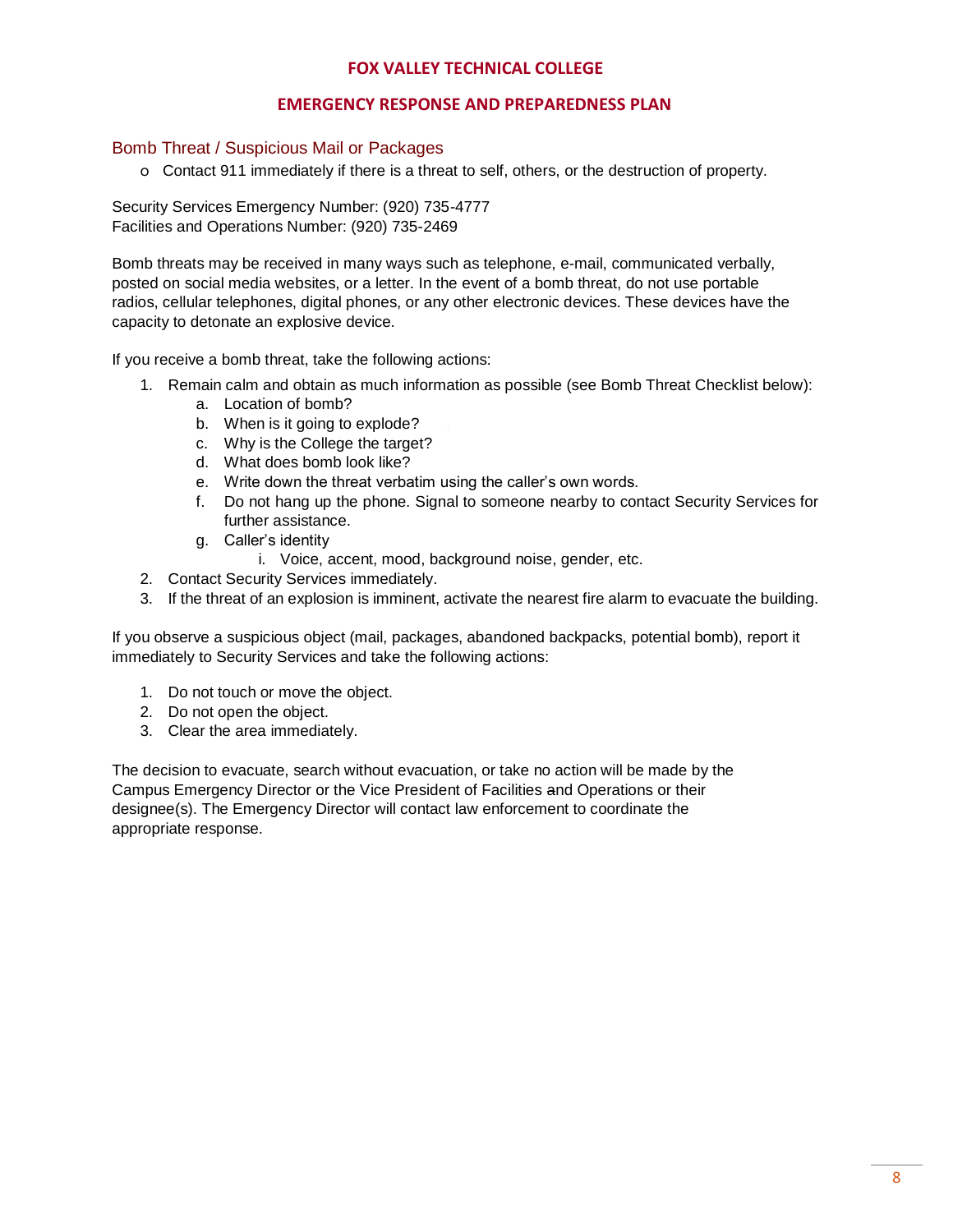#### **EMERGENCY RESPONSE AND PREPAREDNESS PLAN**

#### <span id="page-9-0"></span>Bomb Threat Checklist

**Do no hang up the phone** {Try to Remain Calm}

| <b>Questions to ask:</b>                                                                                                                | <b>Caller's Voice:</b>                                      |  |
|-----------------------------------------------------------------------------------------------------------------------------------------|-------------------------------------------------------------|--|
| When is the bomb going to explode?                                                                                                      | Calm<br>Nasal                                               |  |
|                                                                                                                                         | _______Stutter<br>_________Angry                            |  |
| Where is it located?                                                                                                                    | Excited<br>$\rule{1em}{0.15mm}$ Lisp                        |  |
|                                                                                                                                         | _______Slow<br>_______Raspy                                 |  |
| What does it look like?                                                                                                                 | ___Rapid<br>Deep<br>$\mathcal{L}^{\text{max}}$              |  |
|                                                                                                                                         | <b>Soft</b><br>Ragged<br>$\mathcal{L}^{\text{max}}$         |  |
| What kind of bomb is it?                                                                                                                | Loud<br>_____Clearing throat                                |  |
|                                                                                                                                         | Deep breathing<br>Laughter                                  |  |
| What will cause it to explode?                                                                                                          | Cracking voice<br>Crying                                    |  |
|                                                                                                                                         | ______Disguised<br>Normal                                   |  |
| Did you place the bomb?                                                                                                                 | <b>Distinct</b><br>Accent<br>$\frac{1}{2}$                  |  |
|                                                                                                                                         | Slurred Whispered                                           |  |
| Why?                                                                                                                                    | Familiar (describe)                                         |  |
|                                                                                                                                         | <u> 1989 - Johann Barn, amerikansk politiker (d. 1989)</u>  |  |
| What is your address?                                                                                                                   |                                                             |  |
|                                                                                                                                         |                                                             |  |
| What is your name?                                                                                                                      |                                                             |  |
|                                                                                                                                         | <b>Background sounds:</b>                                   |  |
|                                                                                                                                         |                                                             |  |
| Exact wording of the threat (use reverse if needed):                                                                                    | _________ Animal noises<br><b>Street noises</b>             |  |
| <u> 1989 - Johann Stein, marwolaethau a bhann an t-Amhain an t-Amhain an t-Amhain an t-Amhain an t-Amhain an t-A</u>                    | Dishes clanking<br>Voices                                   |  |
| <u> 1989 - Johann Stein, marwolaethau a bhann an t-Amhain an t-Amhain an t-Amhain an t-Amhain an t-Amhain an t-A</u>                    | Clear (none)<br>PA System<br>House noises Music<br>Motor(s) |  |
|                                                                                                                                         |                                                             |  |
| <b>Additional Info:</b>                                                                                                                 |                                                             |  |
|                                                                                                                                         | Cellular noises (clicks, delays, cutting in and             |  |
|                                                                                                                                         | out)                                                        |  |
|                                                                                                                                         |                                                             |  |
| Date: $\_\_$                                                                                                                            | Machinery (describe)____________________                    |  |
| Time Call Received:<br><u> </u>                                                                                                         |                                                             |  |
| Length of Call:<br><u>Length of Call:</u>                                                                                               |                                                             |  |
| # Where Call Was Received: __________                                                                                                   | Threat language:                                            |  |
| # Call Was Received From: _______________                                                                                               | ______Well spoken (educated)                                |  |
| Your Name: ___________________________                                                                                                  | Foul                                                        |  |
| Title: _______<br><u> 1989 - Johann Barbara, martin amerikan basar dan basa dan basa dan basa dalam basa dalam basa dalam basa dala</u> | ___ Irrational                                              |  |
|                                                                                                                                         | Incoherent                                                  |  |
|                                                                                                                                         | <b>Taped</b>                                                |  |
|                                                                                                                                         | Message read by threat maker                                |  |
|                                                                                                                                         | Other Notes (use reverse if needed):                        |  |
|                                                                                                                                         |                                                             |  |
|                                                                                                                                         |                                                             |  |
|                                                                                                                                         |                                                             |  |
|                                                                                                                                         |                                                             |  |

**REPORT CALL IMMEDIATELY**: Security Services (**920-735-5691**) or Facilities & Operations (**920-735-2469**)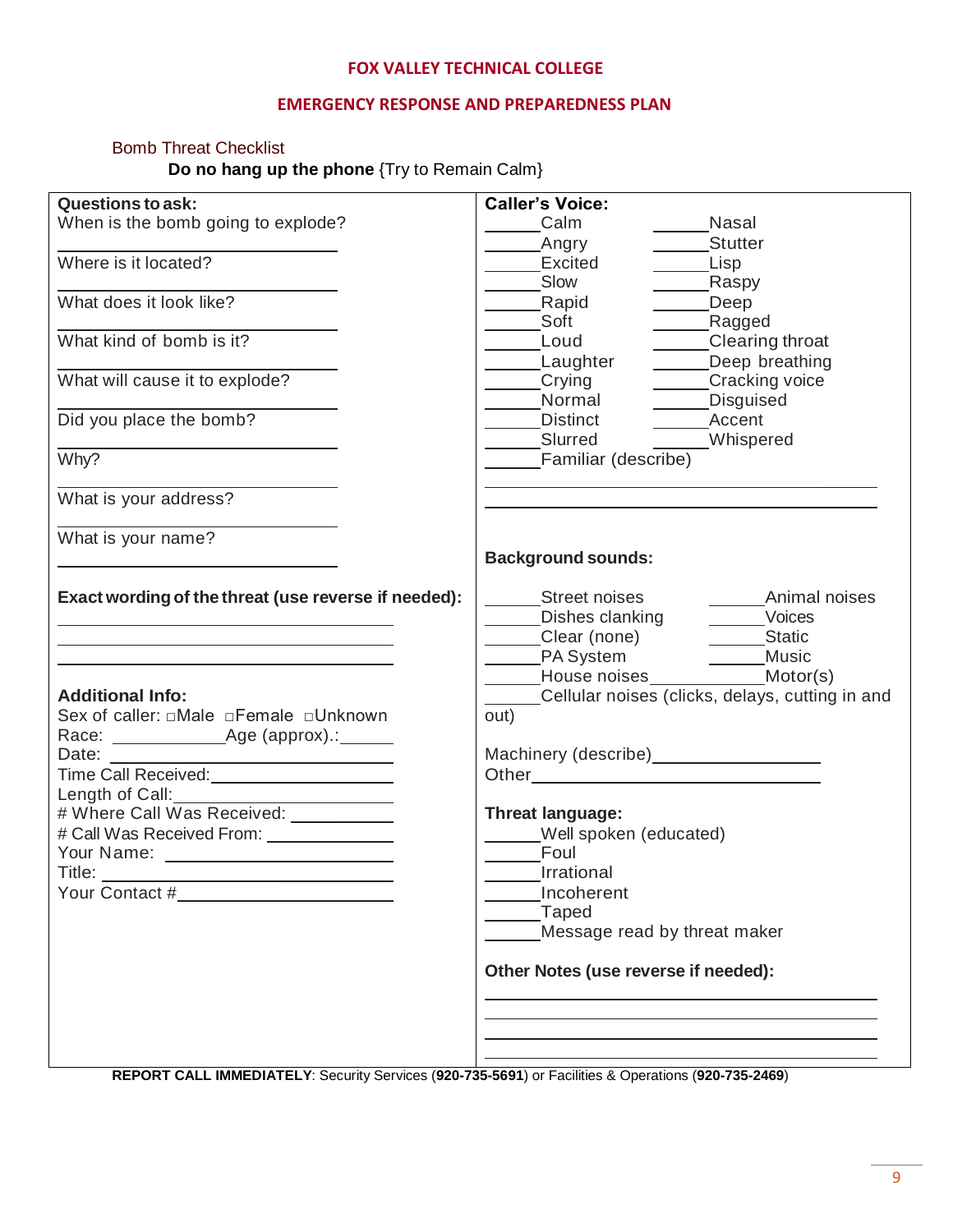#### **EMERGENCY RESPONSE AND PREPAREDNESS PLAN**

#### <span id="page-10-0"></span>Campus Emergency Evacuation Plan

o Contact 911 immediately if there is a threat to self, others, or the destruction of property.

#### Security Services Emergency Number: (920) 735-4777

The decision to initiate an evacuation of the campus or part of the campus will be made by the Campus Emergency Director or his/her designee or the Vice President of Facilities and Operations or his/her designee. The Emergency Director will lead and manage the evacuation process. Upon announcement of an evacuation, Security Services will notify law enforcement if they have not already been contacted.

Fox Valley Technical College developed a plan to evacuate members of the campus community to include students, faculty, staff, and visitors. The plan is designed to assist in coordinating a safe and effective means to evacuate the campus. Campus evacuation plans may be altered to ensure the safest possible evacuation route.

If a situation occurs that warrants a Campus Emergency Evacuation (e.g. active threat), the college community will be notified by various means. Some or all of our systems may be used such as: PA announcement over speakers, LiveSafe emergency notifications system (text, push notification, and e-mail), posted on website, and college monitors.

In the event of a Campus Emergency Evacuation, everyone will be required to leave the campus immediately by whatever means possible.

If a Campus Emergency Evacuation is necessary, taking the following action:

- 1. Leave the campus immediately through the nearest and/or safest exit.
- 2. Do not use elevators. If you need assistance from the second or third floor, press the area of assistance emergency button by the elevators or contact security services directly at the number above. The college utilizes the Evacu-Trac Emergency Evacuation Chair to safely assist those with disabilities. Evacu-Trac's are located in designated stairways at Appleton main campus, Public Safety Training Center, and Oshkosh Riverside campus (see list below).
- 3. Do not reenter the college unless notified it is safe to do so with an all clear announcement and notification.
- 4. Report to the designated off campus location or check in with American Red Cross online or by phone.

The college established predetermined off campus locations to check in, in the event of a Campus Emergency Evacuation. The designated off campus locations will be specified and communicated to the campus community. Please check in at the location specified and then you are free to go. Otherwise, register on the American Red Cros[s](https://safeandwell.communityos.org/cms/index.php) [Safe](https://safeandwell.communityos.org/cms/index.php) [and](https://safeandwell.communityos.org/cms/index.php) [Well](https://safeandwell.communityos.org/cms/index.php) [website.](https://safeandwell.communityos.org/cms/index.php) [Yo](https://safeandwell.communityos.org/cms/index.php)u may also call 1-800-RED CROSS (1- 800-733-2767) and select the prompt for "Disaster" to register yourself.

The college community will be kept up to date on the status of the Campus Emergency Evacuation through the use of LiveSafe, electronic communication, and the college website. Public Relations will coordinate communications with local media which may include information regarding the status of the emergency, off campus check-in locations, student pick-up locations, media staging areas, or other information deemed necessary.

Evacu-Trac Locations:

|                                                   | <b>Public Safety</b>                 | <b>Oshkosh Riverside</b>            |  |
|---------------------------------------------------|--------------------------------------|-------------------------------------|--|
| <b>Main Campus</b>                                | <b>Training Center</b>               | <b>Campus</b>                       |  |
| 2 <sup>nd</sup> floor G200 west stairway          | 2 <sup>nd</sup> floor north stairway | 2 <sup>nd</sup> floor west stairway |  |
| 2 <sup>nd</sup> floor G200 east main stairway     | 2 <sup>nd</sup> floor south stairway | 2 <sup>nd</sup> floor east stairway |  |
| 3rd floor Health Sim Technology Center north side |                                      |                                     |  |
| 3rd floor Health Sim Technology Center east side  |                                      |                                     |  |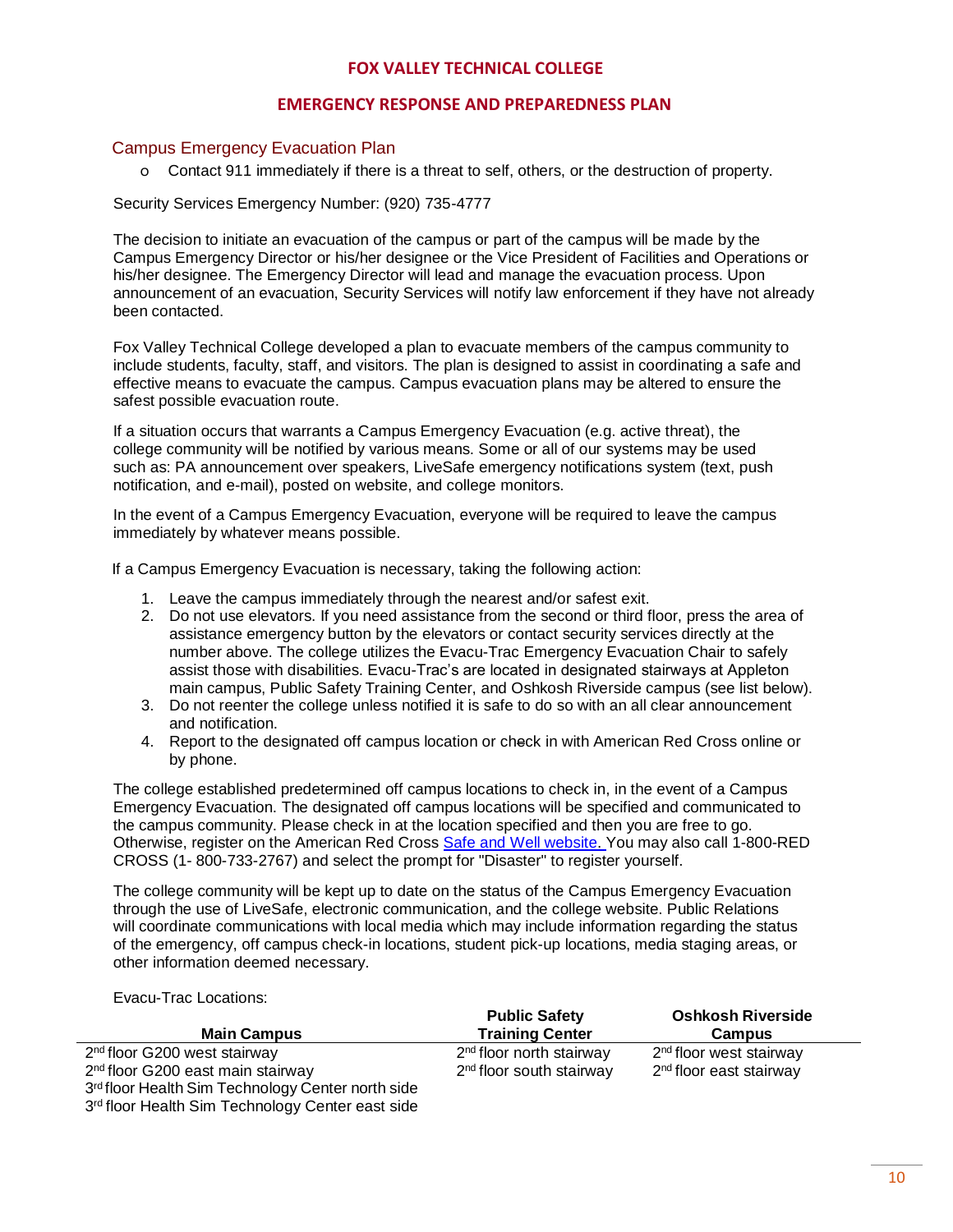**EMERGENCY RESPONSE AND PREPAREDNESS PLAN**

# **THIS PAGE LEFT INTENTIONALLY BLANK**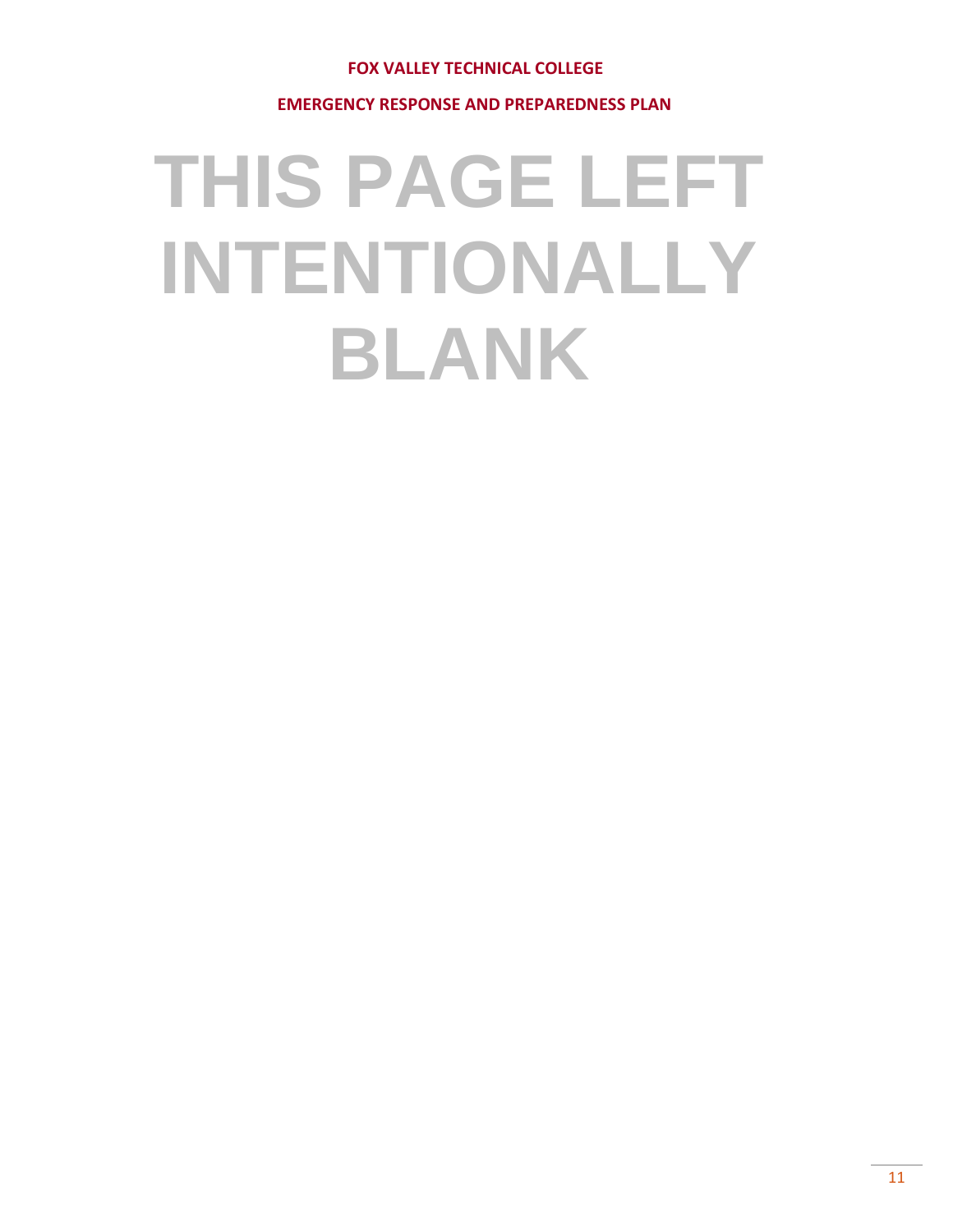#### **EMERGENCY RESPONSE AND PREPAREDNESS PLAN**

#### <span id="page-12-0"></span>Civil Disturbance / Demonstrations

o Contact 911 immediately if there is a threat to self, others, or the destruction of property.

Security Services Emergency Number: (920) 735-4777

A civil disturbance or demonstration includes acts such as a riot, an unlawful obstruction, or a protest that disrupts a community and requires intervention to maintain public safety.

In the event of a civil disturbance or demonstration, take the following actions:

- 1. Call Security Services and provide the following information:
	- a. Location of incident (building, entrance, floor, room, etc.)
	- b. Number of people in group
	- c. Obvious reason for incident
	- d. Group is: rational, organized, violent, etc.
- 2. When Security Services arrives, provide them with any new information and follow their instructions.
- 3. Security Services will assess the situation and will contact any additional resources needed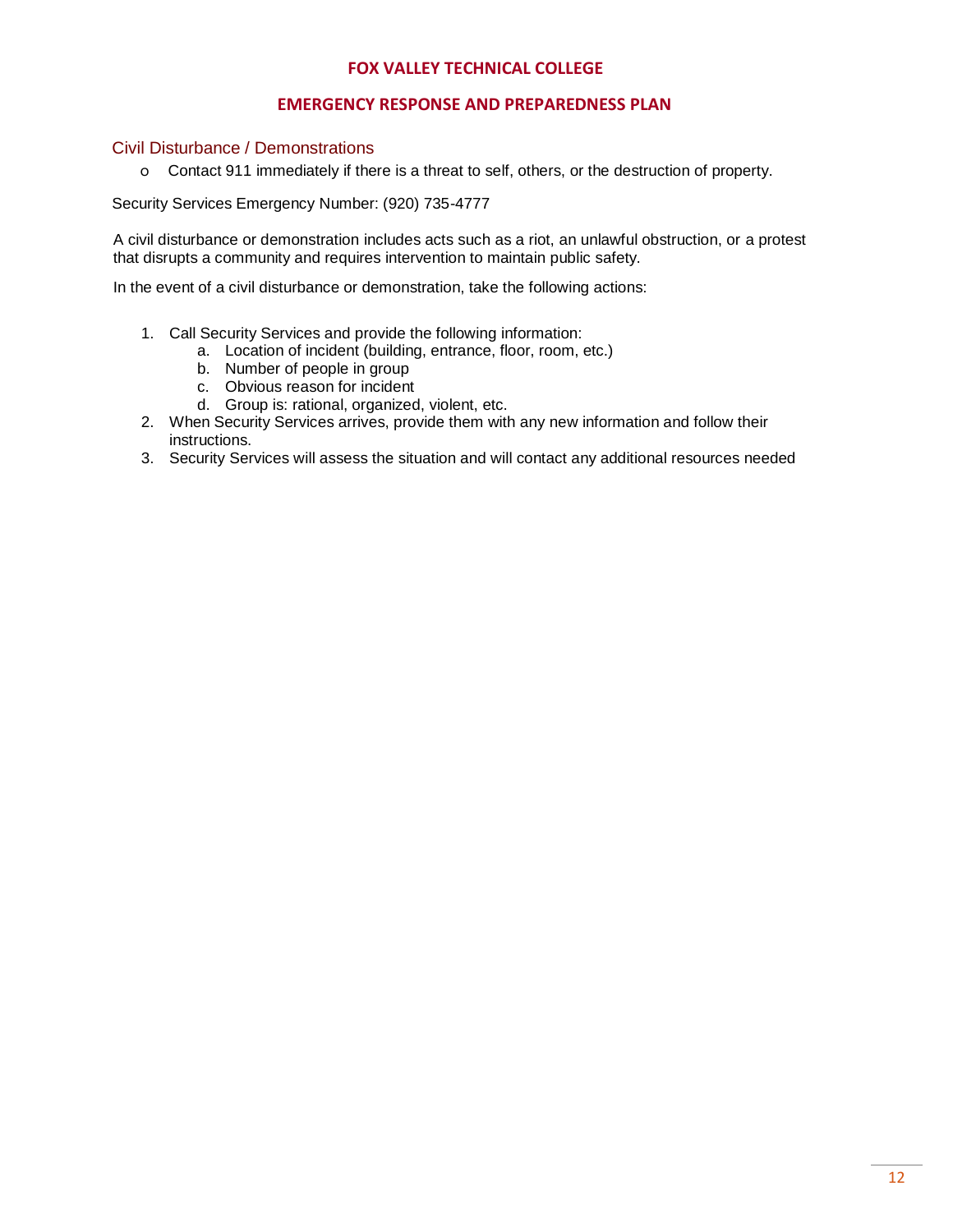**EMERGENCY RESPONSE AND PREPAREDNESS PLAN**

# **THIS PAGE LEFT INTENTIONALLY BLANK**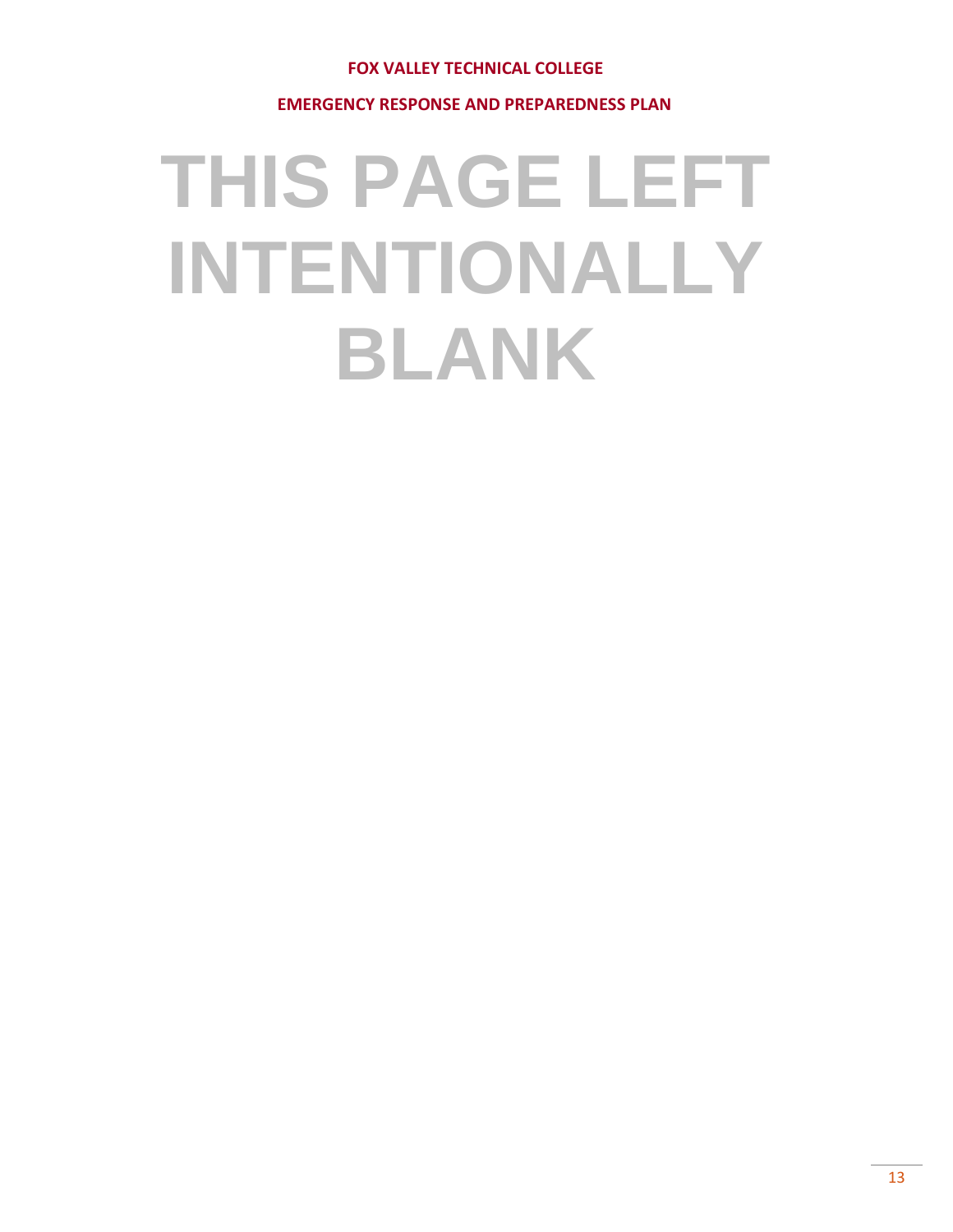#### **EMERGENCY RESPONSE AND PREPAREDNESS PLAN**

#### <span id="page-14-0"></span>Emotionally Disturbed Person

o Contact 911 immediately if there is a threat to self, others, or the destruction of property.

Security Services Emergency Number: (920) 735-4777

An emotionally disturbed person is a term for a wide variety of special conditions such as behavioral disorders, mental illness, and psychotic disorders which could lead to outburst, threatening harm to self or others, or confusion.

If observed, taking the following actions:

- 1. Notify Security Services and provide the following information:
	- a. Location of incident (building, entrance, floor, room, etc.)
	- b. Describe the incident or behaviors exhibited
- 2. Until Security Services arrives, stay calm and maintain distance with the emotionally disturbed person.
- 3. When Security Services arrives, provide them with any new information and follow their instructions.
- 4. Security Services will assess the situation and will contact any additional resources needed.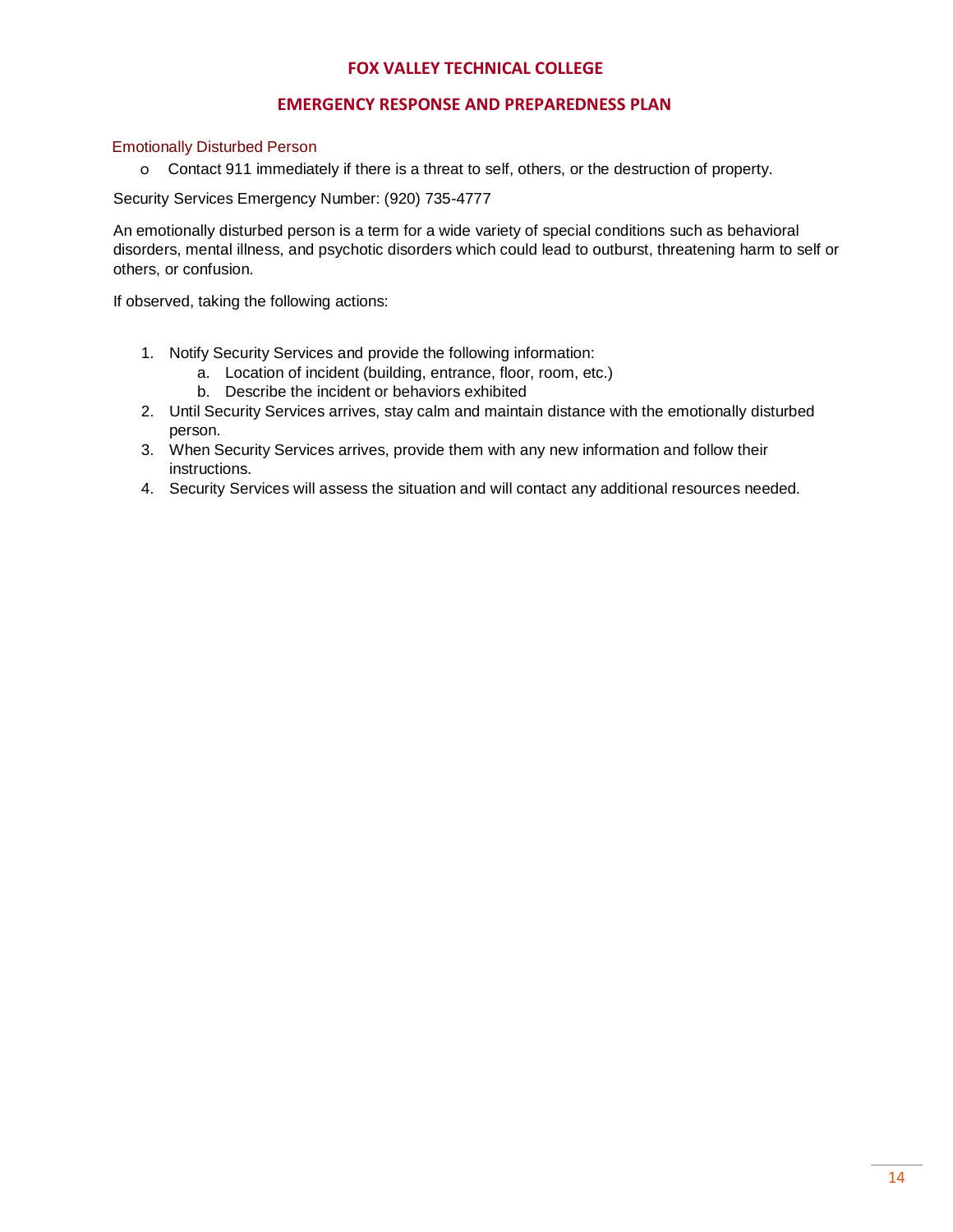**EMERGENCY RESPONSE AND PREPAREDNESS PLAN**

# **THIS PAGE LEFT INTENTIONALLY BLANK**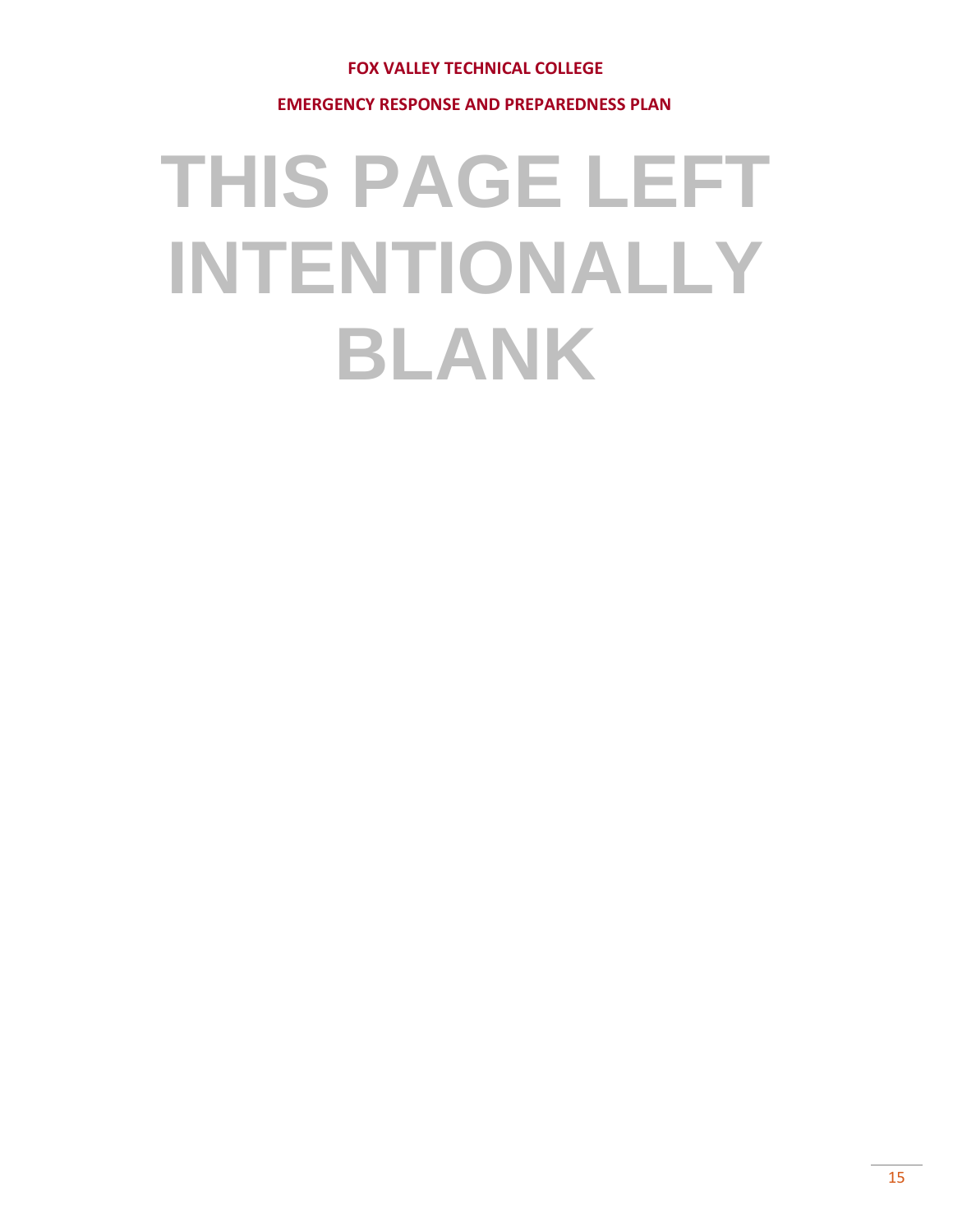#### **EMERGENCY RESPONSE AND PREPAREDNESS PLAN**

#### <span id="page-16-0"></span>Elevator Malfunction

o Contact 911 immediately if there is a threat to self, others, or the destruction of property.

Security Services Emergency Number: (920) 735-4777 Facilities and Operations Number: (920) 735-2469

In the event of an elevator malfunction and a person is in the stalled elevator, take the following actions:

- 1. Stay calm.
- 2. Use the help phone or emergency button to contact the elevators service provider for help.
- 3. If the help phone is inoperable, push the emergency alarm button which will signal for help.
- 4. Do not attempt to exit the elevator unless directed by emergency rescue staff.
- 5. Do not attempt to force the elevator doors open.

If you locate an inoperative elevator without occupants, notify Security Services or Facilities and Operations.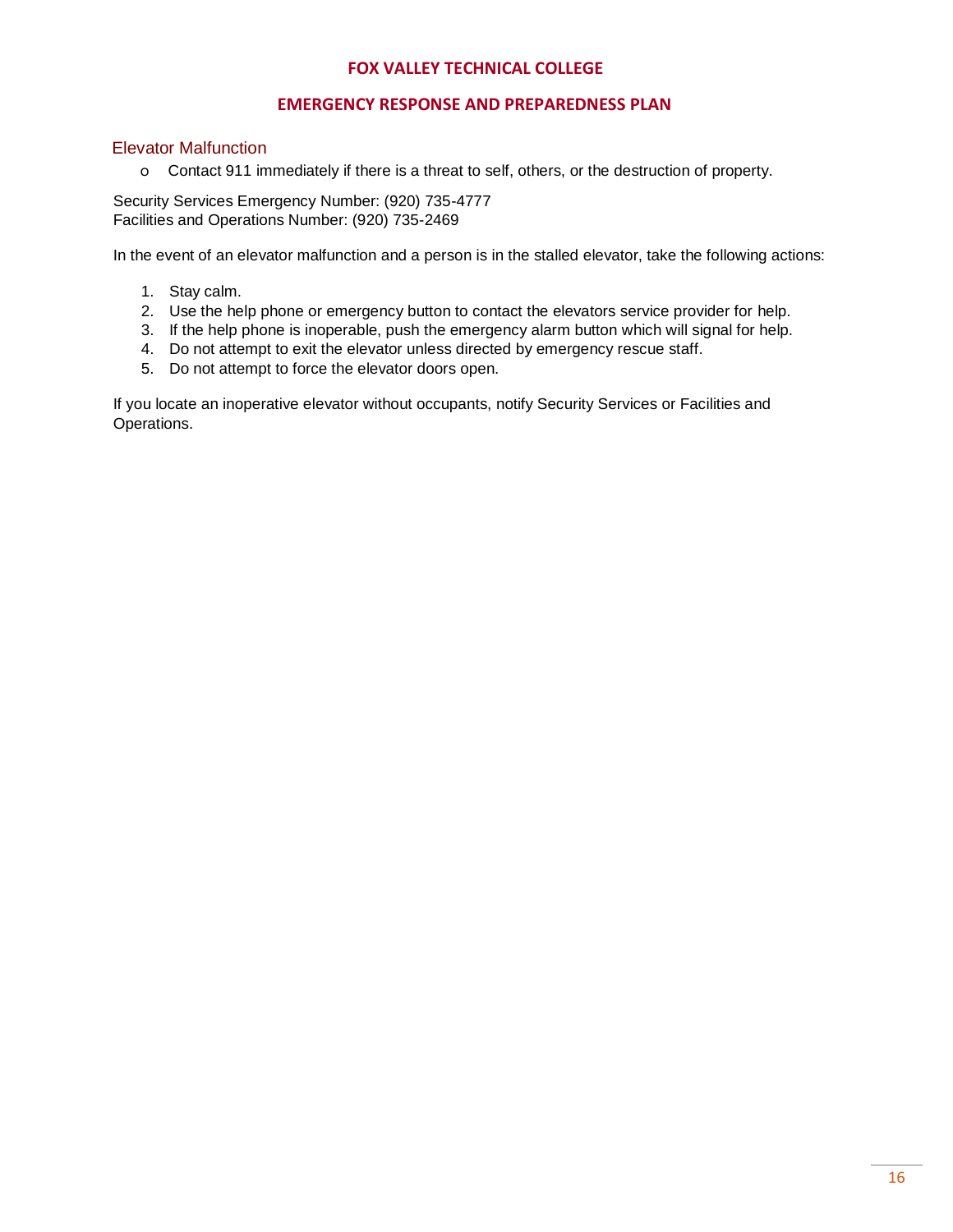**EMERGENCY RESPONSE AND PREPAREDNESS PLAN**

# **THIS PAGE LEFT INTENTIONALLY BLANK**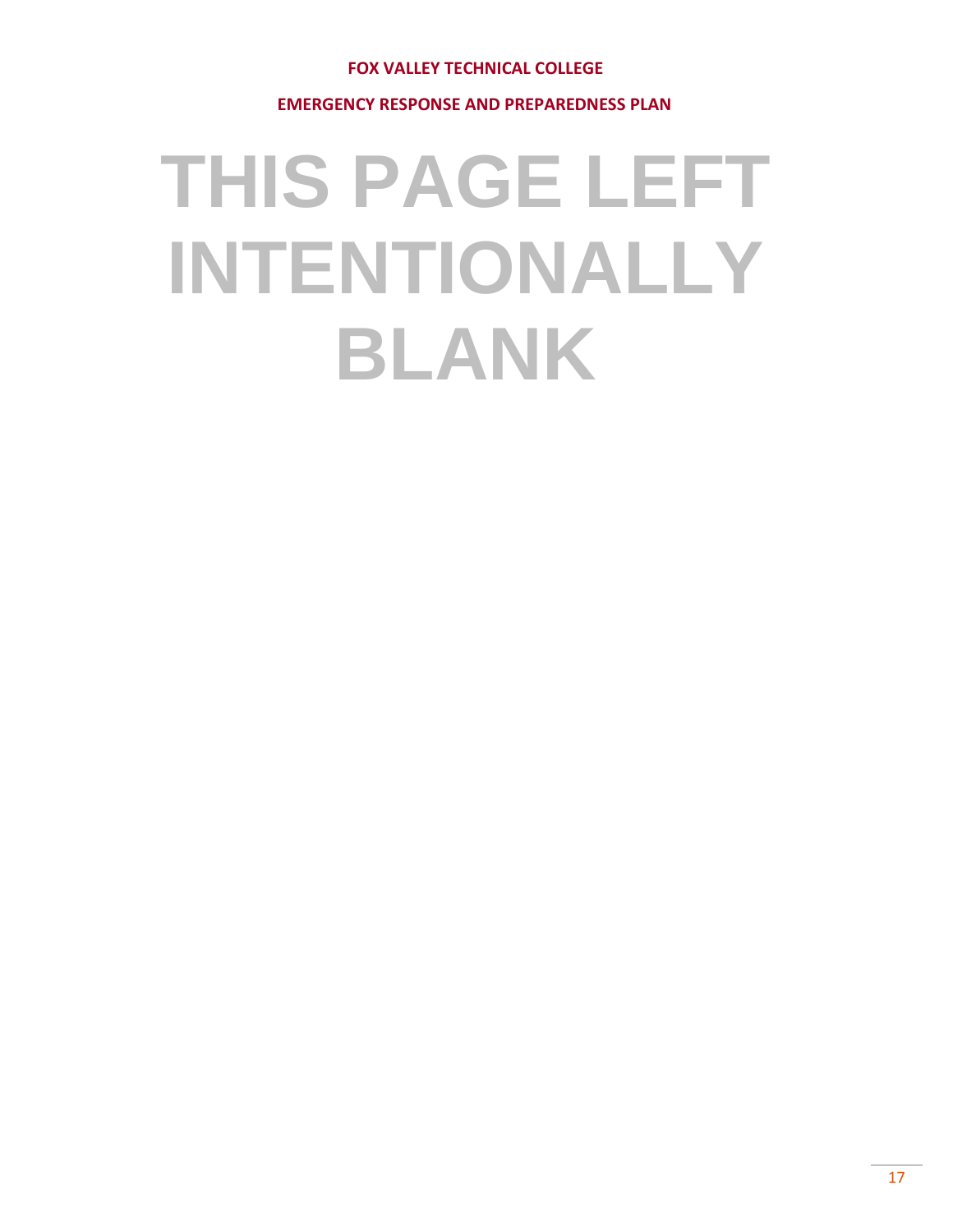#### **EMERGENCY RESPONSE AND PREPAREDNESS PLAN**

#### <span id="page-18-0"></span>Fire

o Contact 911 immediately if there is a threat to self, others, or the destruction of property.

Security Services Emergency Number: (920) 735-4777 Facilities & Operations Number: (920) 735-2469

In the event of a fire, take the following action:

- 1. Activate the nearest fire alarm.
- 2. Leave the building immediately through the nearest and/or safest exit.
- 3. Do not use elevators. If you need assistance from the second or third floor, press the area of assistance emergency button by the elevators or contact security services directly at the number above. The college utilizes the Evacu-Trac Emergency Evacuation Chair to safely assist those with disabilities. Evacu-Trac's are located in designated stairways at Appleton main campus, Public Safety Training Center, and Oshkosh Riverside campus (see list below).
- 4. The campus buildings are equipped with an emergency lighting system designed to provide enough illumination in corridors and stairways for safe exiting.
- 5. Immediately exit a building when a fire alarm is sounding.
- 6. After exiting the building, go to the nearest Emergency Evacuation Assembly Area designated by signs in the parking lots and remain in the assembly area until notified the emergency has been resolved.
- 7. When you are in a safe area, contact 911 and give the location of the fire (building, floor, room, etc.)
- 8. Do not reenter the college unless notified it is safe to do so with an all clear announcement.

Evacu-Trac Locations:

| Liuva Tiuv Lovunono.                              |                                      |                                     |  |
|---------------------------------------------------|--------------------------------------|-------------------------------------|--|
|                                                   | <b>Public Safety</b>                 | <b>Oshkosh Riverside</b>            |  |
| <b>Main Campus</b>                                | <b>Training Center</b>               | <b>Campus</b>                       |  |
| 2 <sup>nd</sup> floor G200 west stairway          | 2 <sup>nd</sup> floor north stairway | 2 <sup>nd</sup> floor west stairway |  |
| 2 <sup>nd</sup> floor G200 east main stairway     | 2 <sup>nd</sup> floor south stairway | 2 <sup>nd</sup> floor east stairway |  |
| 3rd floor Health Sim Technology Center north side |                                      |                                     |  |
| 3rd floor Health Sim Technology Center east side  |                                      |                                     |  |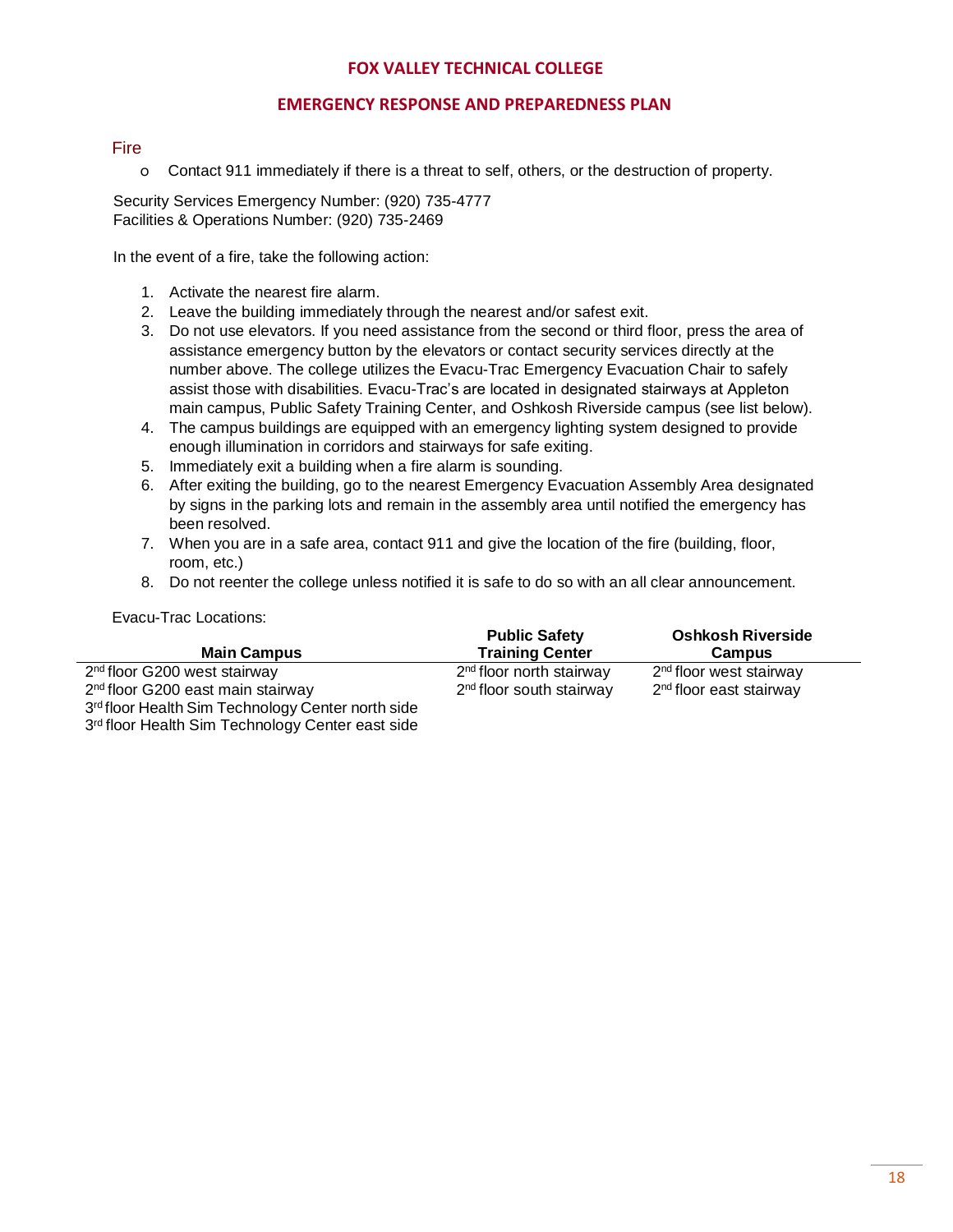**EMERGENCY RESPONSE AND PREPAREDNESS PLAN**

# **THIS PAGE LEFT INTENTIONALLY BLANK**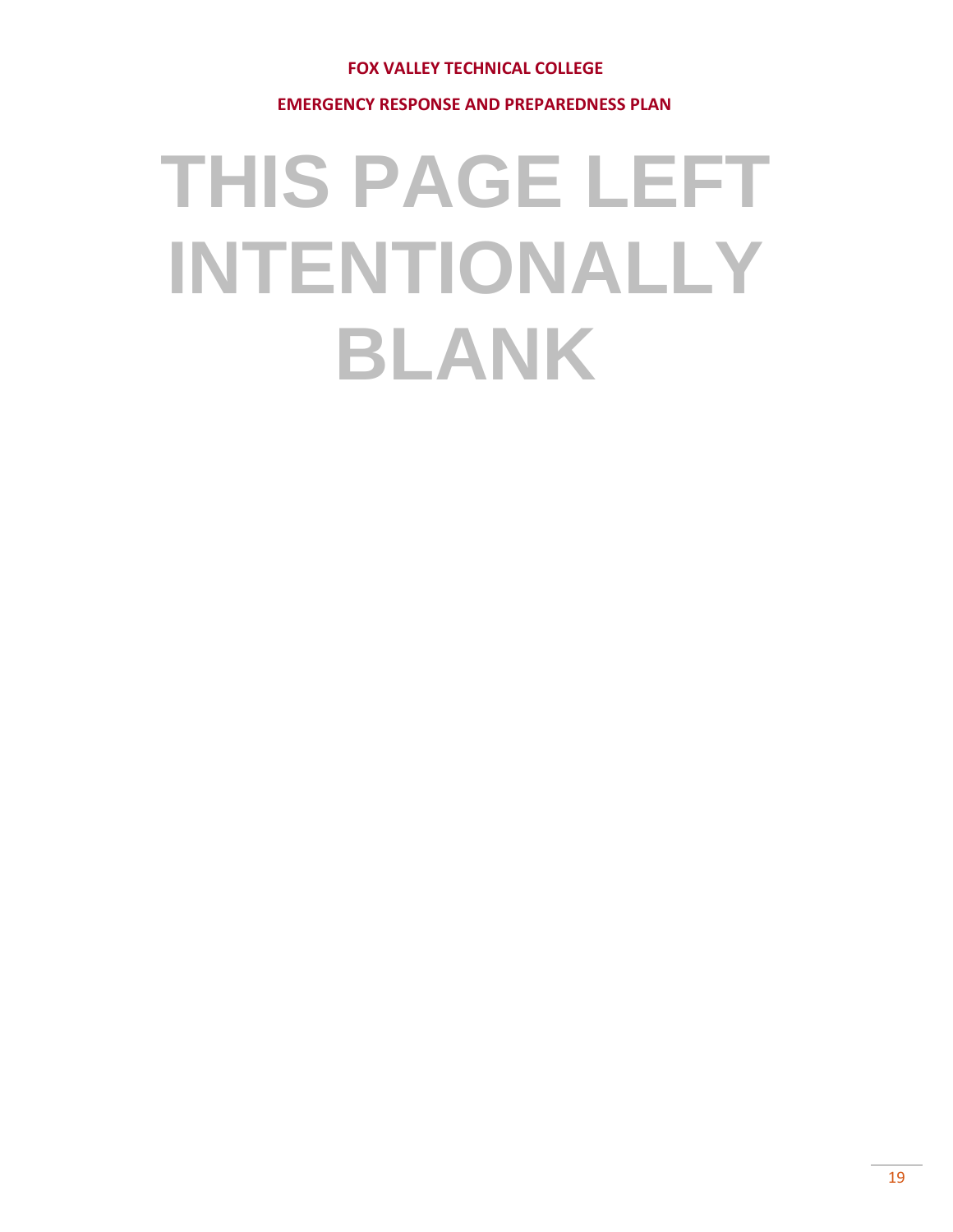#### **EMERGENCY RESPONSE AND PREPAREDNESS PLAN**

#### <span id="page-20-0"></span>Hazardous Material Incident

o Contact 911 immediately if there is a threat to self, others, or the destruction of property.

Security Services Emergency Number: (920) 735-4777 Facilities & Operations Number: (920) 735-2469

A hazardous material is any item or agent (biological, chemical, radiological, and/or physical) which has the potential to cause harm to humans, animals, or the environment. A hazardous material is any substance or chemical which is a health or physical hazard; including but not limited to, irritants, toxic agents, carcinogens, or corrosives agents. They may damage the lungs, skin, eyes, or mucous membranes. A hazardous material may be combustible, explosive, flammable, or a medical waste such as infectious agents, sharps, or blood borne pathogens.

If Fox Valley Technical College is notified of a hazardous material incident, the College will follow instructions and notify the college community by various means. Some or all of our systems may be used such as: PA announcement over speakers, LiveSafe emergency notifications system (text, push notification, and e-mail), posted on website, and college monitors.

#### <span id="page-20-1"></span>Airborne Release

Once notified of an airborne release and if directed to evacuate, take the following actions:

- 1. Exit the building through the nearest and/or safest exit.
- 2. After exiting the building, go to the nearest Emergency Evacuation Assembly Area designated by signs in the parking lots and remain in the assembly area until notified the emergency has been resolved.
- 3. Do not reenter the college unless notified it is safe to do so with an all clear announcement and notification.

Once notified of an airborne release and if directed not to evacuate, Mechanical Maintenance will shut off outside air handlers to prevent outside air from circulating into the building. If directed not to evacuate, take the following actions:

- 1. Go inside the nearest building.
- 2. Close and lock all windows, exterior doors, and any other openings to the outside.
- 3. Select interior room or enclosed stairway to shelter in place with the fewest windows or vents.
- 4. If available, place a wet towel or piece of clothing across the bottom of doors.
- 5. If the airborne release starts to bother you, hold a wet cloth or handkerchief over your nose and mouth.
- 6. Minimize the use of elevators in buildings. Elevators tend to draw outdoor air inside of the building.

Many toxic chemicals have a vapor density greater than that of air and will seek lowest ground. Do not seek shelter in a basement.

#### <span id="page-20-2"></span>Chemical Spill

In the event of a chemical spill, take the following actions:

- 1. Evacuate the affected area immediately and seal it off to restrict access to the area.
- 2. Report any spills immediately to Security Services. Security Services will contact necessary outside resources.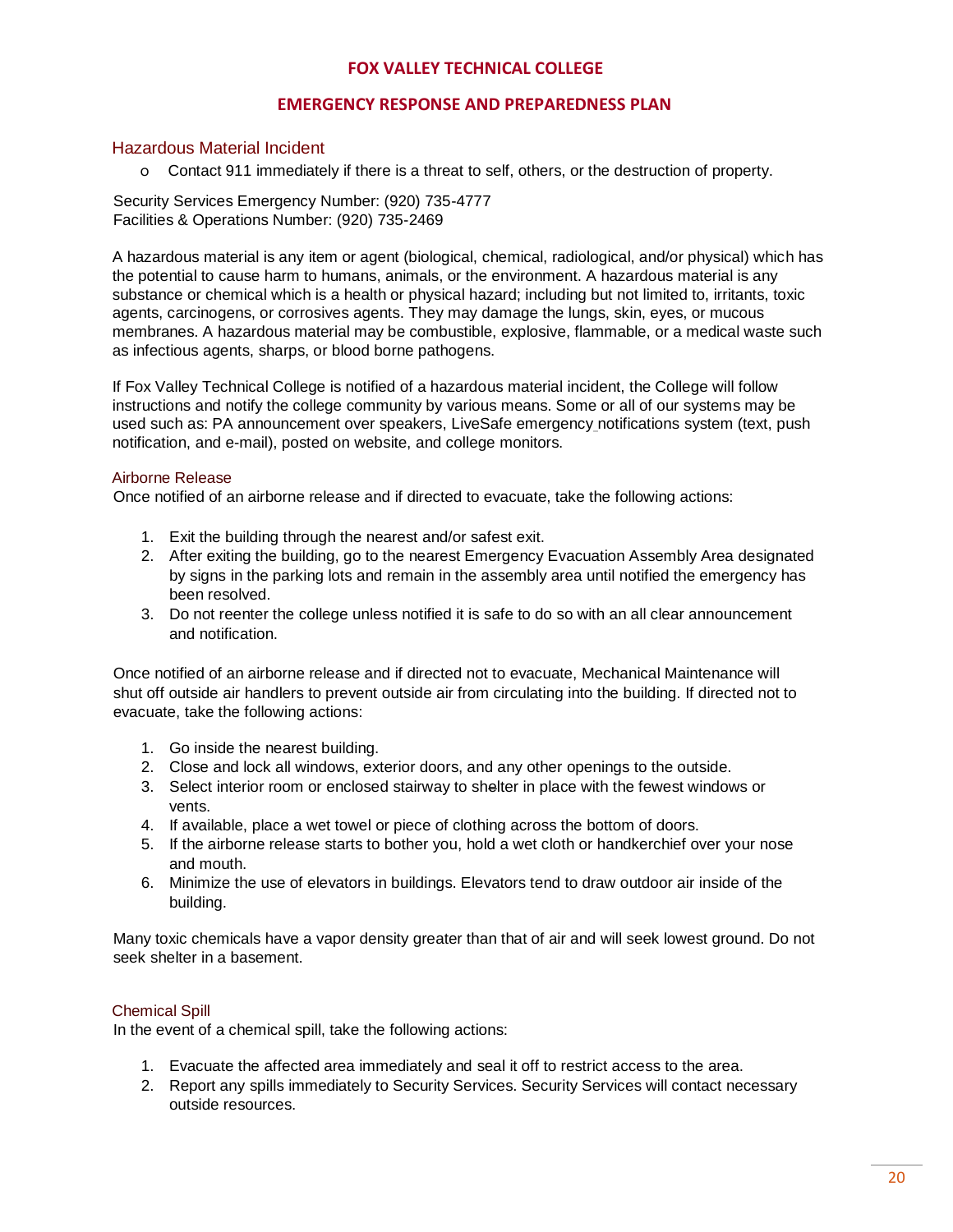#### **EMERGENCY RESPONSE AND PREPAREDNESS PLAN**

- 3. Provide the following information regarding the spill:
	- a. Your name
	- b. Exact location of spill
	- c. Identity of the chemical spilled if known
	- d. Estimated amount spilled
	- e. Report any injuries
- 4. If a building emergency exists, activate the nearest fire alarm. Then go to the nearest Emergency Evacuation Assembly Area designated by signs in the parking lots and remain in assembly area until notified the emergency has been resolved.
- 5. Immediately exit a building when a fire alarm is sounding.
- 6. Do not use elevators. If you need assistance from the second or third floor, press the area of assistance emergency button by the elevators or contact security services directly at the number above. The college utilizes the Evacu-Trac Emergency Evacuation Chair to safely assist those with disabilities. Evacu-Trac's are located in designated stairways at Appleton main campus, Public Safety Training Center, and Oshkosh Riverside campus (see list below).
- 7. Do not reenter the college unless notified it is safe to do so with an all clear announcement.

Evacu-Trac Locations:

| <b>Main Campus</b>                                | <b>Public Safety</b><br><b>Training Center</b> | <b>Oshkosh Riverside</b><br><b>Campus</b> |
|---------------------------------------------------|------------------------------------------------|-------------------------------------------|
| 2 <sup>nd</sup> floor G200 west stairway          | 2 <sup>nd</sup> floor north stairway           | 2 <sup>nd</sup> floor west stairway       |
| 2 <sup>nd</sup> floor G200 east main stairway     | 2 <sup>nd</sup> floor south stairway           | 2 <sup>nd</sup> floor east stairway       |
| 3rd floor Health Sim Technology Center north side |                                                |                                           |
| 3rd floor Health Sim Technology Center east side  |                                                |                                           |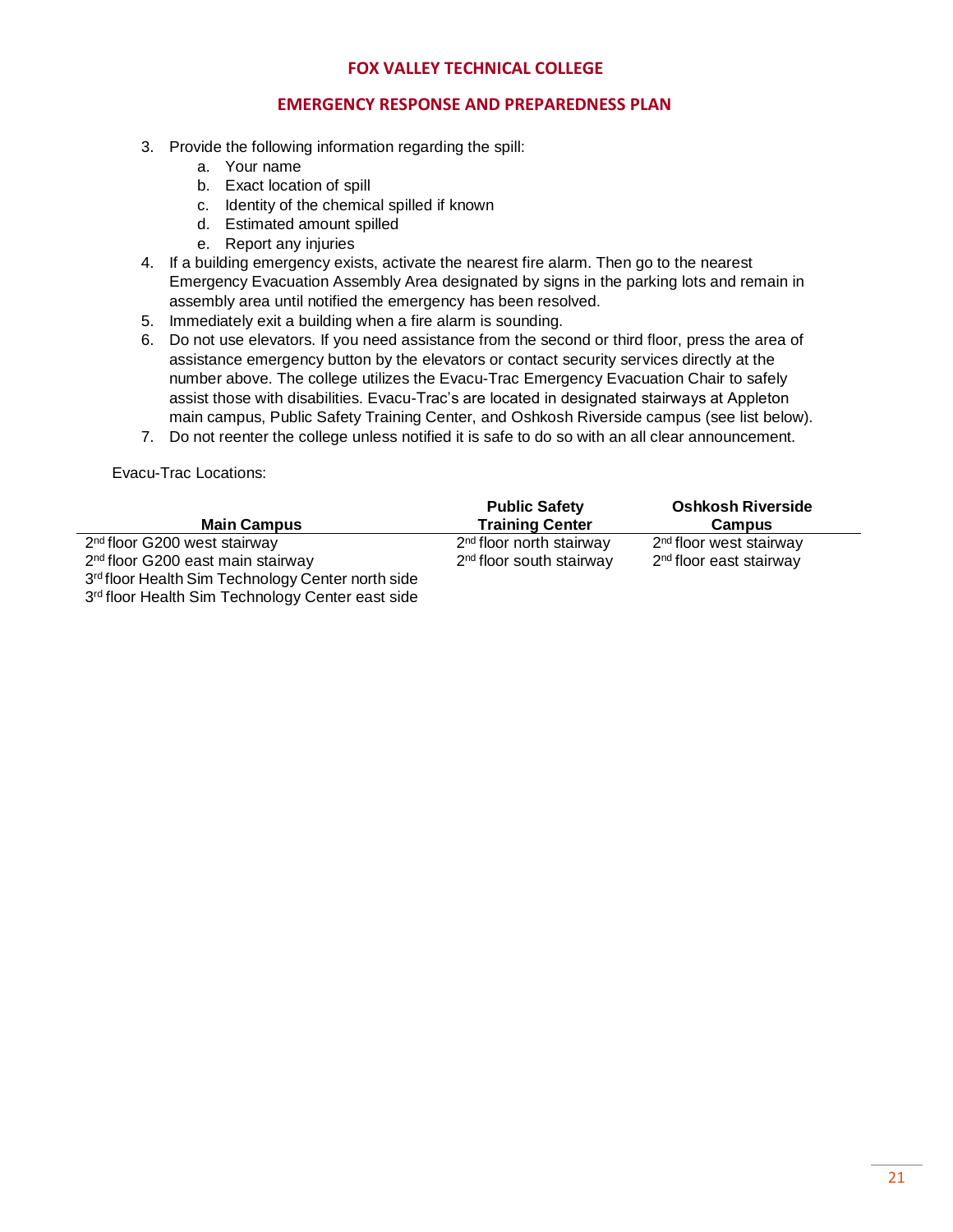#### **EMERGENCY RESPONSE AND PREPAREDNESS PLAN**

#### <span id="page-22-0"></span>Inclement Weather

o Contact 911 immediately if there is a threat to self, others, or the destruction of property.

Security Services Emergency Number: (920) 735-4777 Facilities & Operations Number: (920) 735-2469

If Fox Valley Technical College is going to close due to weather, the College will announce it by 6:00 a.m. for day classes/activities and by 3:00 p.m. for evening classes/activities. The decision on campus closings will be made by the College President and the Vice President for Facilities and Operations or their designee(s).

Closing information is provided to television news stations, radio stations, and through the College's LiveSafe emergency notification system (text, push notification, and e-mail).

If the weather is threatening and the campus stays open, the choice to report for class or work is ultimately up to the student or staff member.

For inquiries regarding campus closures, please call our campus emergency hotline:

| (920) 735-4700 | Appleton calling area           |
|----------------|---------------------------------|
| (800) 211-6409 | All other areas in the district |

The hotline number will announce all official campus emergencies at the Appleton and Oshkosh campuses and all Regional Centers.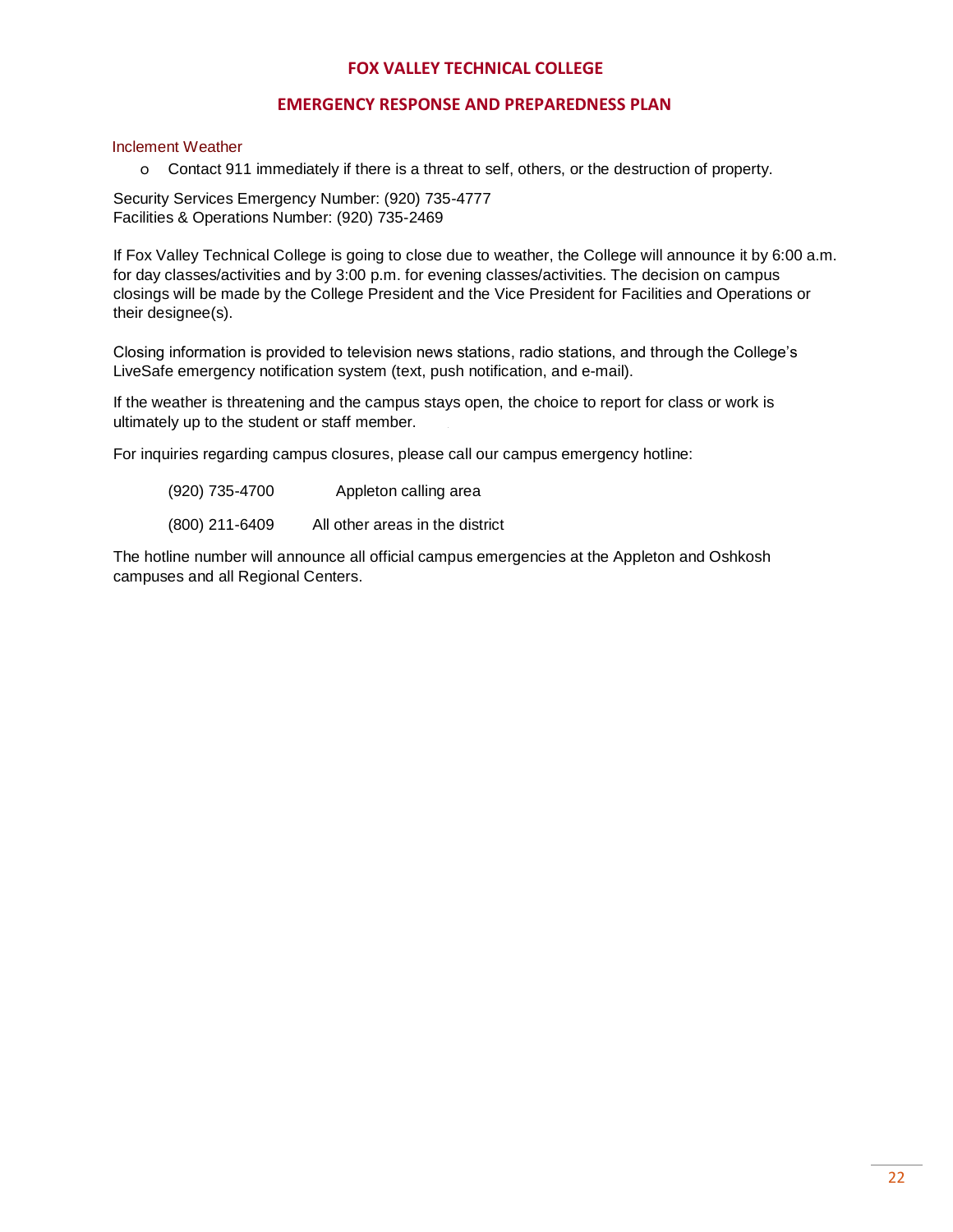**EMERGENCY RESPONSE AND PREPAREDNESS PLAN**

# **THIS PAGE LEFT INTENTIONALLY BLANK**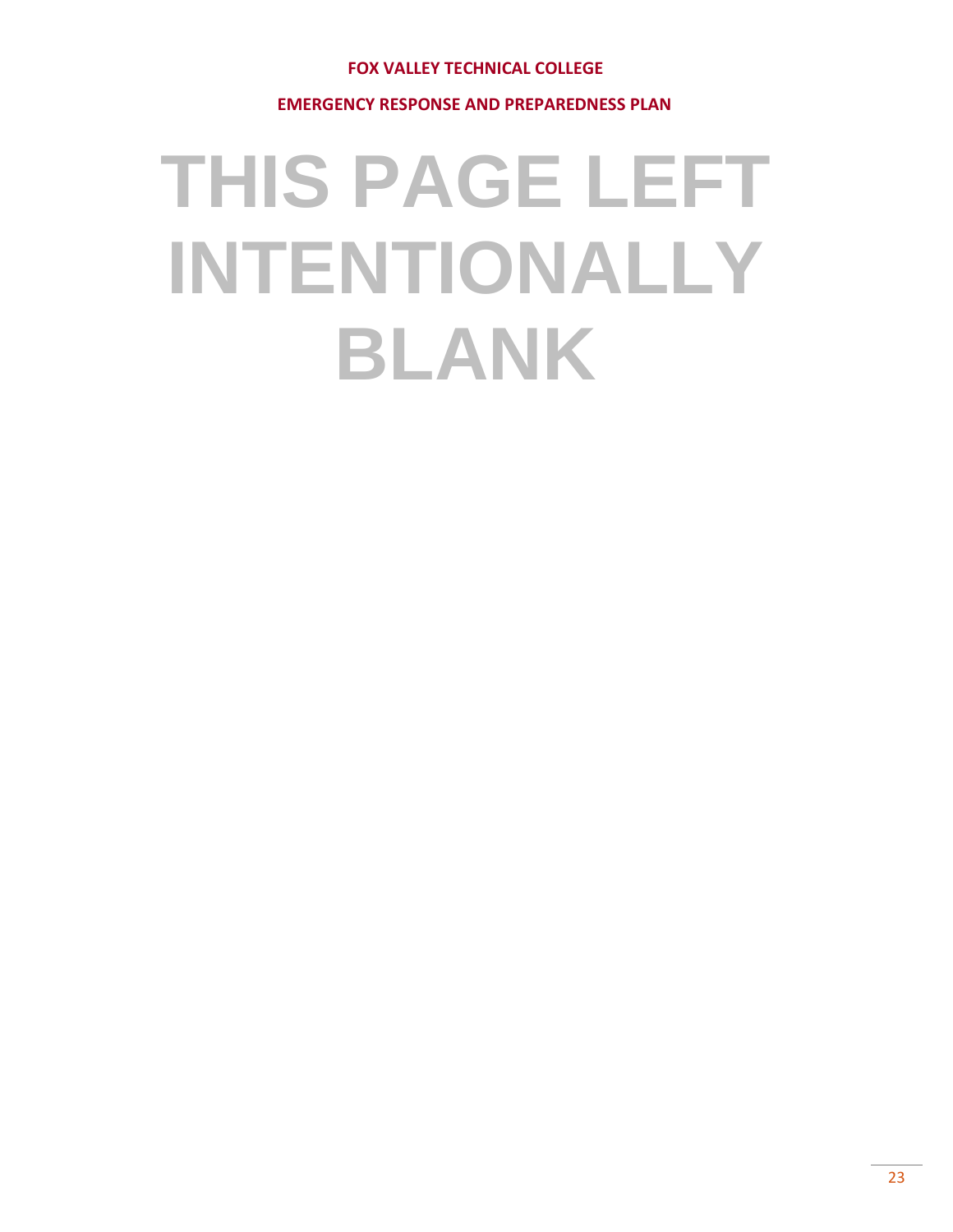#### **EMERGENCY RESPONSE AND PREPAREDNESS PLAN**

#### <span id="page-24-0"></span>Medical Emergencies

o Contact 911 immediately if there is a threat to self, others, or the destruction of property.

Security Services Emergency Number: (920) 735-4777

If an injury or illness occurs on campus, take the following action:

- 1. Call Security Services or 911 and provide the following information:
	- a. Location of incident (building, entrance, floor, room, etc.)
	- b. Describe the nature and severity of the medical problem
- 2. Do not move the victim. Attempt to keep the victim still and comfortable until help arrives.
- 3. When help arrives, provide them with any new information and follow their instructions.

Call 911 for life threatening medical emergencies such as choking, severe bleeding, unresponsive, difficulty breathing, chest pain, etc.

Contact Security Services for minor injury or illness, cuts, minor burns, etc. Security Services are equipped with first aid supplies and an automated defibrillator (AED).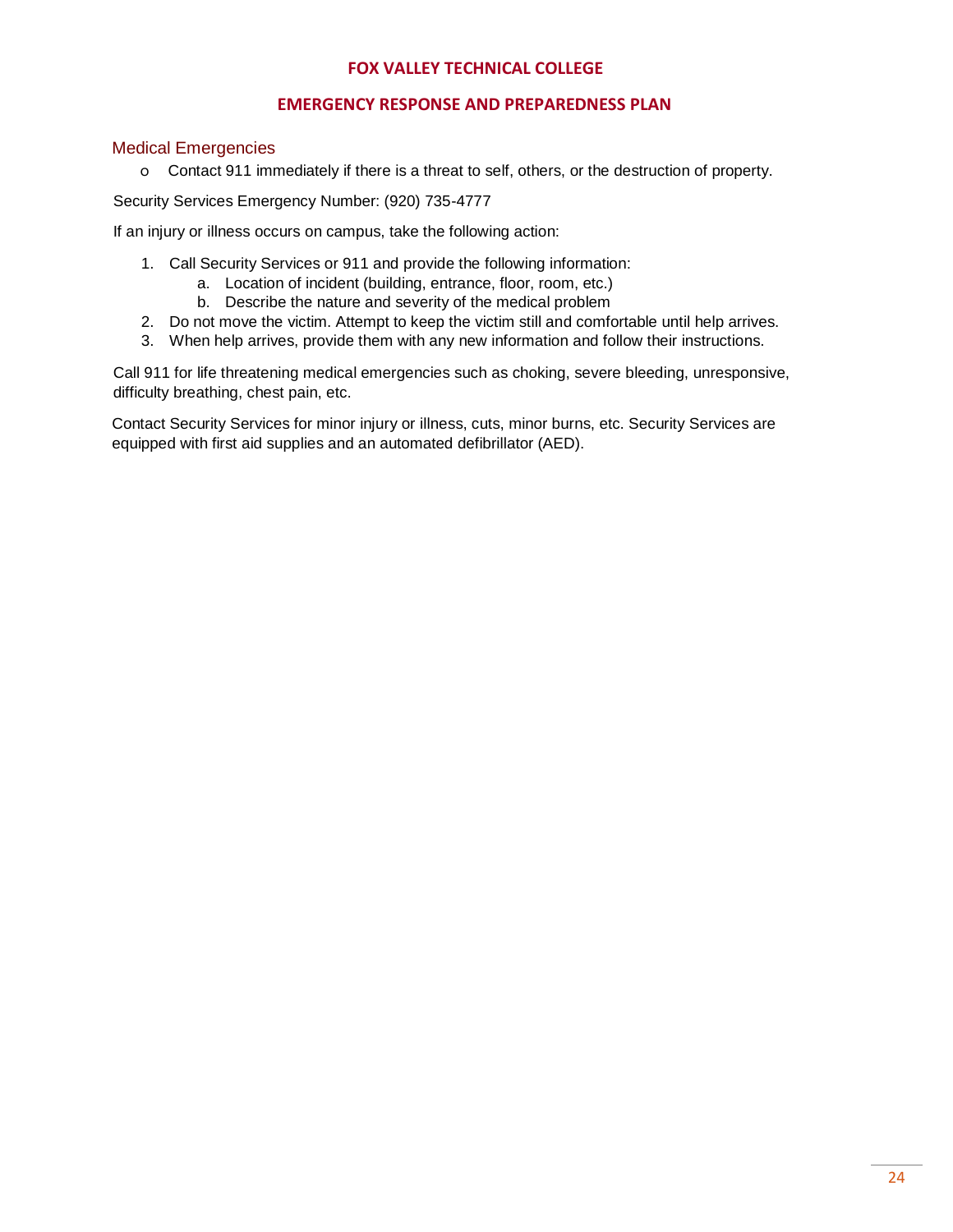**EMERGENCY RESPONSE AND PREPAREDNESS PLAN**

# **THIS PAGE LEFT INTENTIONALLY BLANK**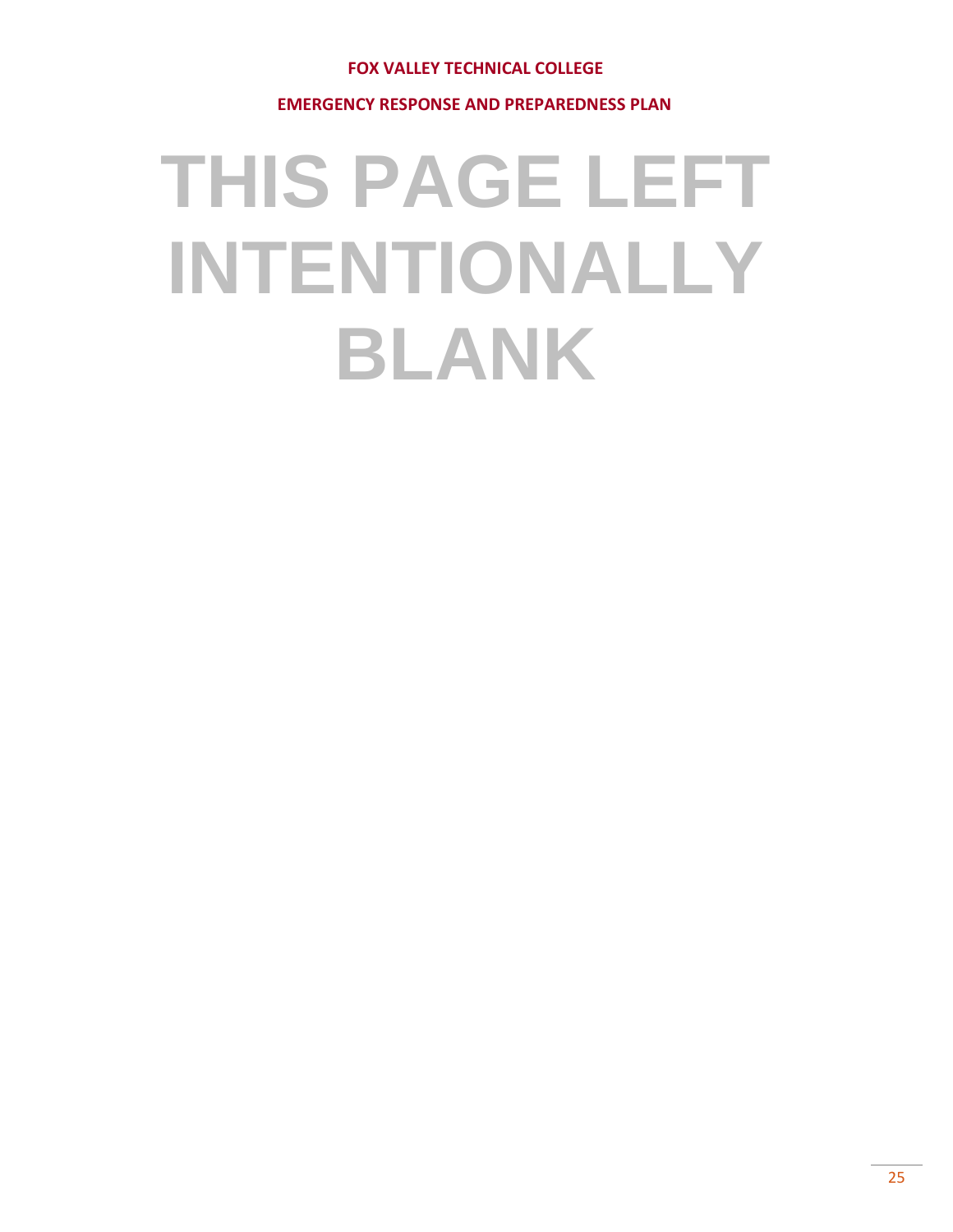#### **EMERGENCY RESPONSE AND PREPAREDNESS PLAN**

#### <span id="page-26-0"></span>Natural Gas Leak or Ruptured Gas Line

o Contact 911 immediately if there is a threat to self, others, or the destruction of property.

Security Services Emergency Number: (920) 735-4777 Facilities & Operations Number: (920) 735-2469

The Facilities and Operations Management will evaluate the situation and determine if the evacuation of the affected area or a building is warranted.

The college community will be notified by various means if an evacuation is necessary. Some or all of our systems may be used such as: PA announcement over speakers, LiveSafe emergency notification system (text, push notification, and e-mail), posted on website, and college monitors.

If an evacuation of the campus or part of the campus is required, take the following actions:

- 1. Do not switch on lights or any electrical equipment.
- 2. Leave the campus immediately through the nearest and/or safest exit.
- 3. Do not use elevators. If you need assistance from the second or third floor, press the area of assistance emergency button by the elevators or contact security services directly at the number above. The college utilizes the Evacu-Trac Emergency Evacuation Chair to safely assist those with disabilities. Evacu-Trac's are located in designated stairways at Appleton main campus, Public Safety Training Center, and Oshkosh Riverside campus (see list below).
- 4. Close doors leading into the building to isolate release.
- 5. Move and stay unwind, up slope, and upstream.
- 6. After exiting the building, go to the nearest Emergency Evacuation Assembly Area designated by signs in the parking lots and remain in the assembly area until notified the emergency has been resolved.
- 7. Do not reenter the college unless notified it is safe to do so with an all clear announcement and notification.

Evacu-Trac Locations:

|                                                   | <b>Public Safety</b>                 | <b>Oshkosh Riverside</b>            |
|---------------------------------------------------|--------------------------------------|-------------------------------------|
| <b>Main Campus</b>                                | <b>Training Center</b>               | <b>Campus</b>                       |
| 2 <sup>nd</sup> floor G200 west stairway          | 2 <sup>nd</sup> floor north stairway | 2 <sup>nd</sup> floor west stairway |
| 2 <sup>nd</sup> floor G200 east main stairway     | 2 <sup>nd</sup> floor south stairway | 2 <sup>nd</sup> floor east stairway |
| 3rd floor Health Sim Technology Center north side |                                      |                                     |
| 3rd floor Health Sim Technology Center east side  |                                      |                                     |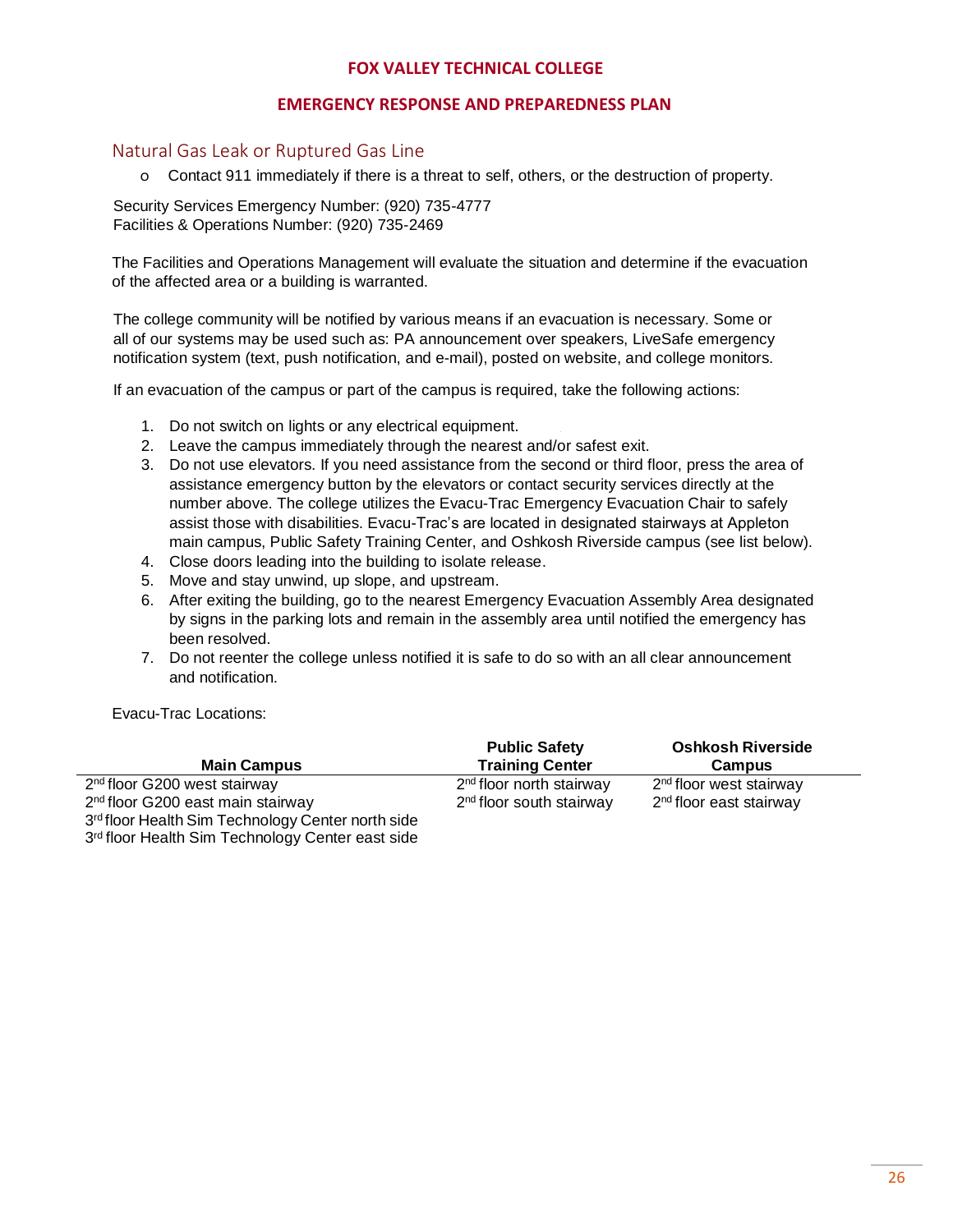**EMERGENCY RESPONSE AND PREPAREDNESS PLAN**

# **THIS PAGE LEFT INTENTIONALLY BLANK**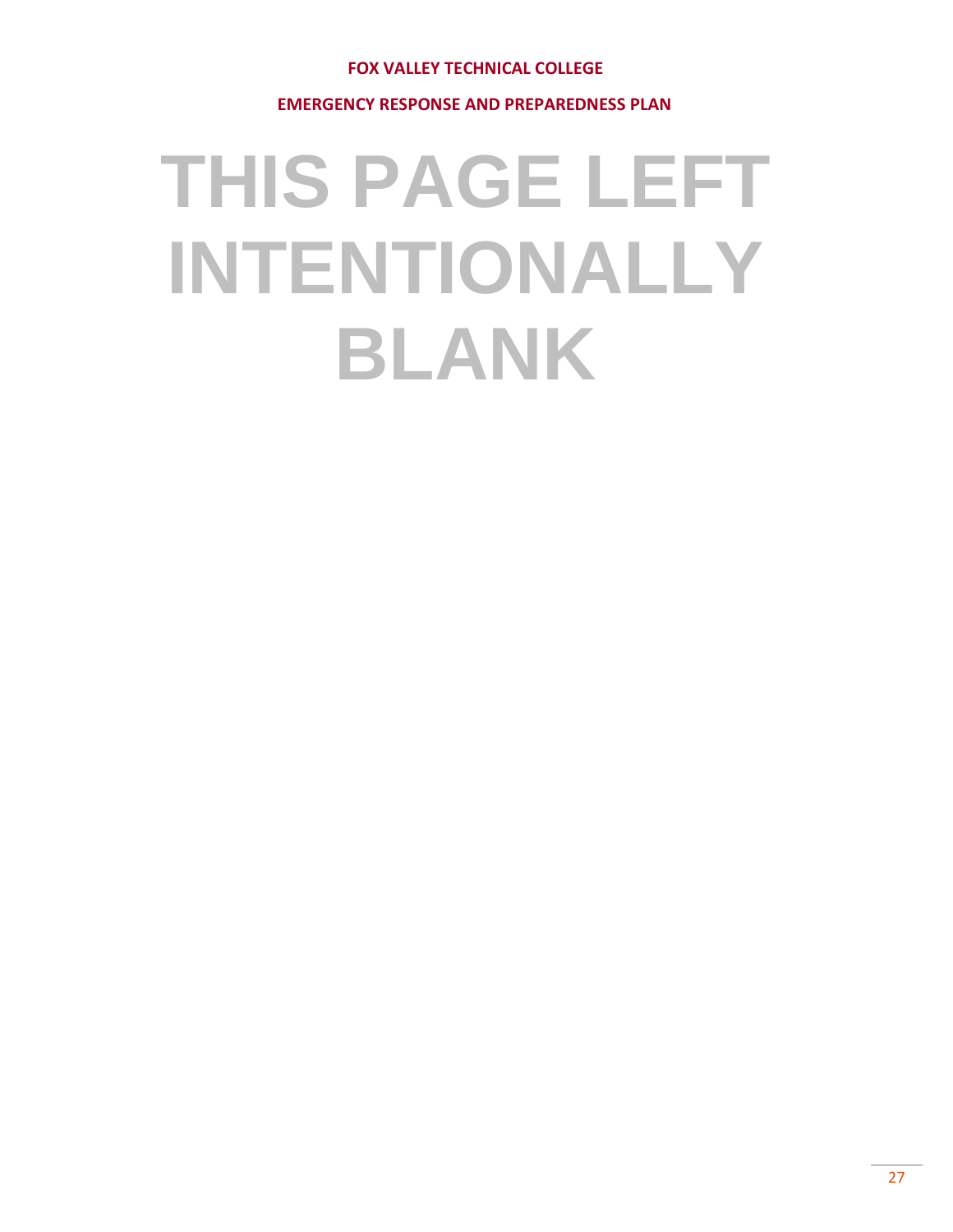#### **EMERGENCY RESPONSE AND PREPAREDNESS PLAN**

#### <span id="page-28-0"></span>Power Outage

o Contact 911 immediately if there is a threat to self, others, or the destruction of property.

Security Services Emergency Number: (920) 735-4777 Facilities & Operations Number: (920) 735-2469

Emergency lighting will activate if power is not restored within 30 to 60 seconds which will provide limited lighting.

Actions to be taken:

- 1. If power outage occurs during regular hours, notify Facilities and Operations Department at extension 2469 or (920) 735-2469.
	- a. Facilities will contact the appropriate utility provider for an assessment of the outage and estimated time for restoration of power.
- 2. If the failure occurs after hours, notify the Manager on Call at (920) 735-5780.

In the event of a power outage during the day:

- The College will remain open and business and instructional operations will continue to the maximum extent possible.
- Should safety considerations prevent work from continuing, Facilities and Operations may reassign staff or classes to other well light areas.
- Do not use elevators. If you need assistance from the second or third floor, press the area of assistance emergency button by the elevators or contact security services directly at the number above. The college utilizes the Evacu-Trac Emergency Evacuation Chair to safely assist those with disabilities. Evacu-Trac's are located in designated stairways at Appleton main campus, Public Safety Training Center, and Oshkosh Riverside campus (see list below).
- The campus buildings are equipped with an emergency lighting system designed to provide enough illumination in corridors and stairways for safe exiting.
- If evacuation of a building is necessary, the college community will be notified by various means. Some or all of our systems may be used such as: PA announcement over speakers, LiveSafe emergency notification system (text, Push notification, and e-mail), posted on website, and college monitors.
- After exiting the building, go to the nearest Emergency Evacuation Assembly Area designated by signs in the parking lots and remain in the assembly area until notified the emergency has been resolved.

|                                                   | <b>Public Safety</b>                 | <b>Oshkosh Riverside</b>            |
|---------------------------------------------------|--------------------------------------|-------------------------------------|
| <b>Main Campus</b>                                | <b>Training Center</b>               | <b>Campus</b>                       |
| 2 <sup>nd</sup> floor G200 west stairway          | 2 <sup>nd</sup> floor north stairway | 2 <sup>nd</sup> floor west stairway |
| 2 <sup>nd</sup> floor G200 east main stairway     | 2 <sup>nd</sup> floor south stairway | 2 <sup>nd</sup> floor east stairway |
| 3rd floor Health Sim Technology Center north side |                                      |                                     |
| 3rd floor Health Sim Technology Center east side  |                                      |                                     |

Evacu-Trac Locations: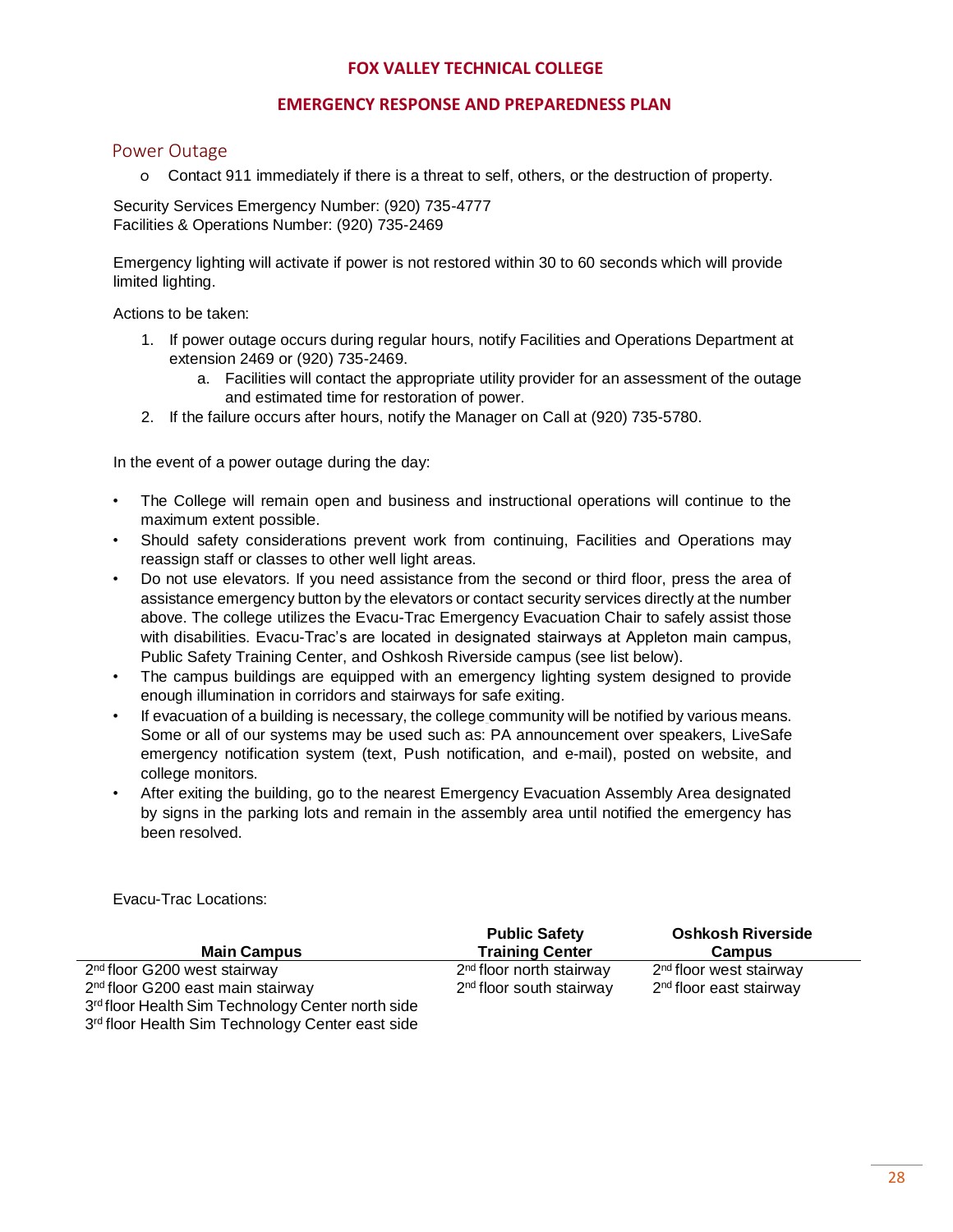**EMERGENCY RESPONSE AND PREPAREDNESS PLAN**

# **THIS PAGE LEFT INTENTIONALLY BLANK**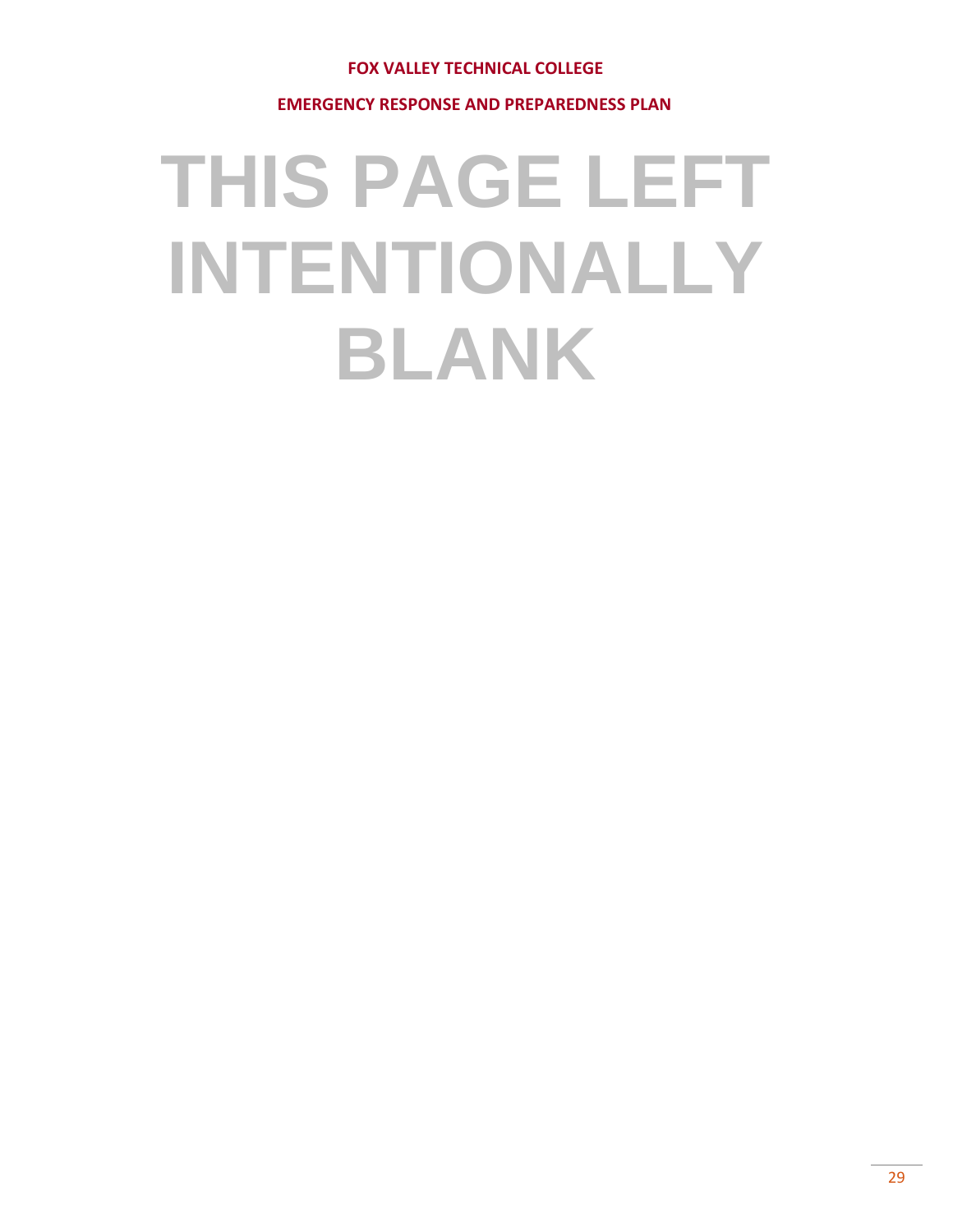#### **EMERGENCY RESPONSE AND PREPAREDNESS PLAN**

#### <span id="page-30-0"></span>Sexual Misconduct

o Contact 911 immediately if there is a threat to self, others, or the destruction of property.

Security Services Emergency Number: (920) 735-4777 Title IX Coordinator Number: (920) 735-4765 or (920) 735-4796

Sexual misconduct is a broad term encompassing any non-consensual behavior of a sexual nature that is committed by force, coercion, or intimidation, or that is otherwise unwelcome. Sexual misconduct includes, but is not limited to sexual harassment, sexual assault, domestic violence, stalking, dating violence, hostile environment, or other sex-based misconduct offenses.

A student related incident of sexual misconduct should be reported to:

Jayme Bowman, Security Services Manager, (920) 993-5138 bowman@fvtc.edu Shannon Gerke Corrigan, Student Life Manager, (920) 735-4796 gerkecor@fvtc.edu

An employee related incident of sexual misconduct should be reported to:

Susan Kaufman, Associate Director Human Resources, (920) 735-2574 kaumans@fvtc.edu Barb Kieffer, Director of Compensation and Benefits, (920) 735-5734 kieffer@fvtc.edu

To review the sexual misconduct policy and procedure, go to [https://www.fvtc.edu/About-Us/Policies/Sexual-Misconduct-Policy.](https://www.fvtc.edu/About-Us/Policies/Sexual-Misconduct-Policy)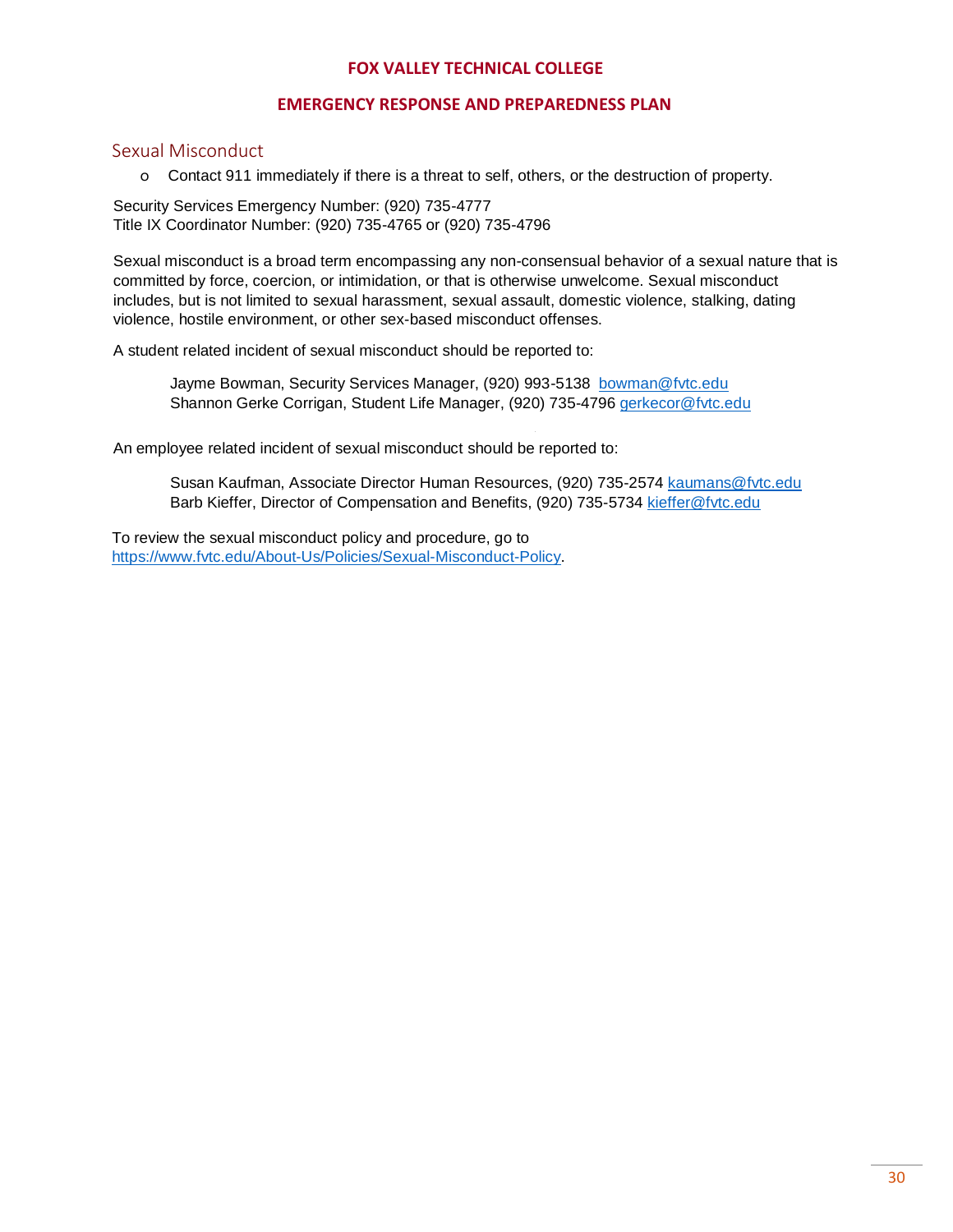**EMERGENCY RESPONSE AND PREPAREDNESS PLAN**

# **THIS PAGE LEFT INTENTIONALLY BLANK**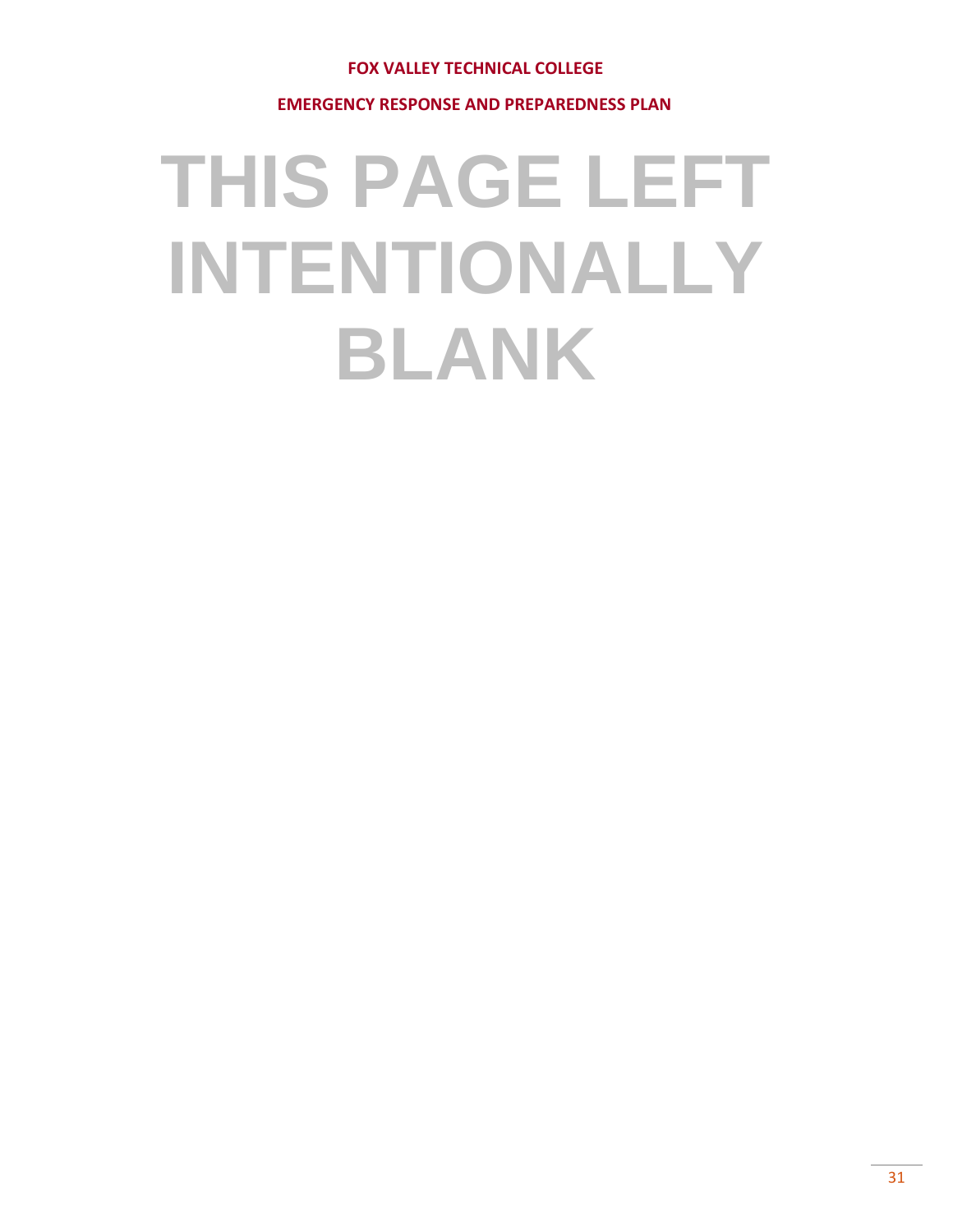#### **EMERGENCY RESPONSE AND PREPAREDNESS PLAN**

#### <span id="page-32-0"></span>Tornado / Severe Weather

o Contact 911 immediately if there is a threat to self, others, or the destruction of property.

Security Services Emergency Number: (920) 735-4777

A tornado watch / severe weather watch means that conditions are favorable for a tornado to develop and to monitor conditions. Be prepared to take action if the watch is upgraded to a warning. A tornado warning means a tornado has been sighted in the area. At that time, the area emergency sirens will sound and the PA announcement over the speakers will request people move to sheltered hallways in the building designated by the green and white overhead designated shelter signs.

If this occurs, take the following action:

- 1. Proceed quickly and orderly to a designated shelter area.
- 2. Stay away from windows, glass, and large open areas.
- 3. Do not use elevators. If you need assistance from the second or third floor, press the area of assistance emergency button by the elevators or contact security services directly at the number above. The college utilizes the Evacu-Trac Emergency Evacuation Chair to safely assist those with disabilities. Evacu-Trac's are located in designated stairways at Appleton main campus, Public Safety Training Center, and Oshkosh Riverside campus (see list below).
- 4. Remain in the designated shelter area until an all clear PA announcement over the speakers is made.

Evacu-Trac Locations:

| <b>Main Campus</b>                                | <b>Public Safety</b><br><b>Training Center</b> | <b>Oshkosh Riverside</b><br><b>Campus</b> |
|---------------------------------------------------|------------------------------------------------|-------------------------------------------|
| 2 <sup>nd</sup> floor G200 west stairway          | 2 <sup>nd</sup> floor north stairway           | 2 <sup>nd</sup> floor west stairway       |
| 2 <sup>nd</sup> floor G200 east main stairway     | 2 <sup>nd</sup> floor south stairway           | 2 <sup>nd</sup> floor east stairway       |
| 3rd floor Health Sim Technology Center north side |                                                |                                           |
| 3rd floor Health Sim Technology Center east side  |                                                |                                           |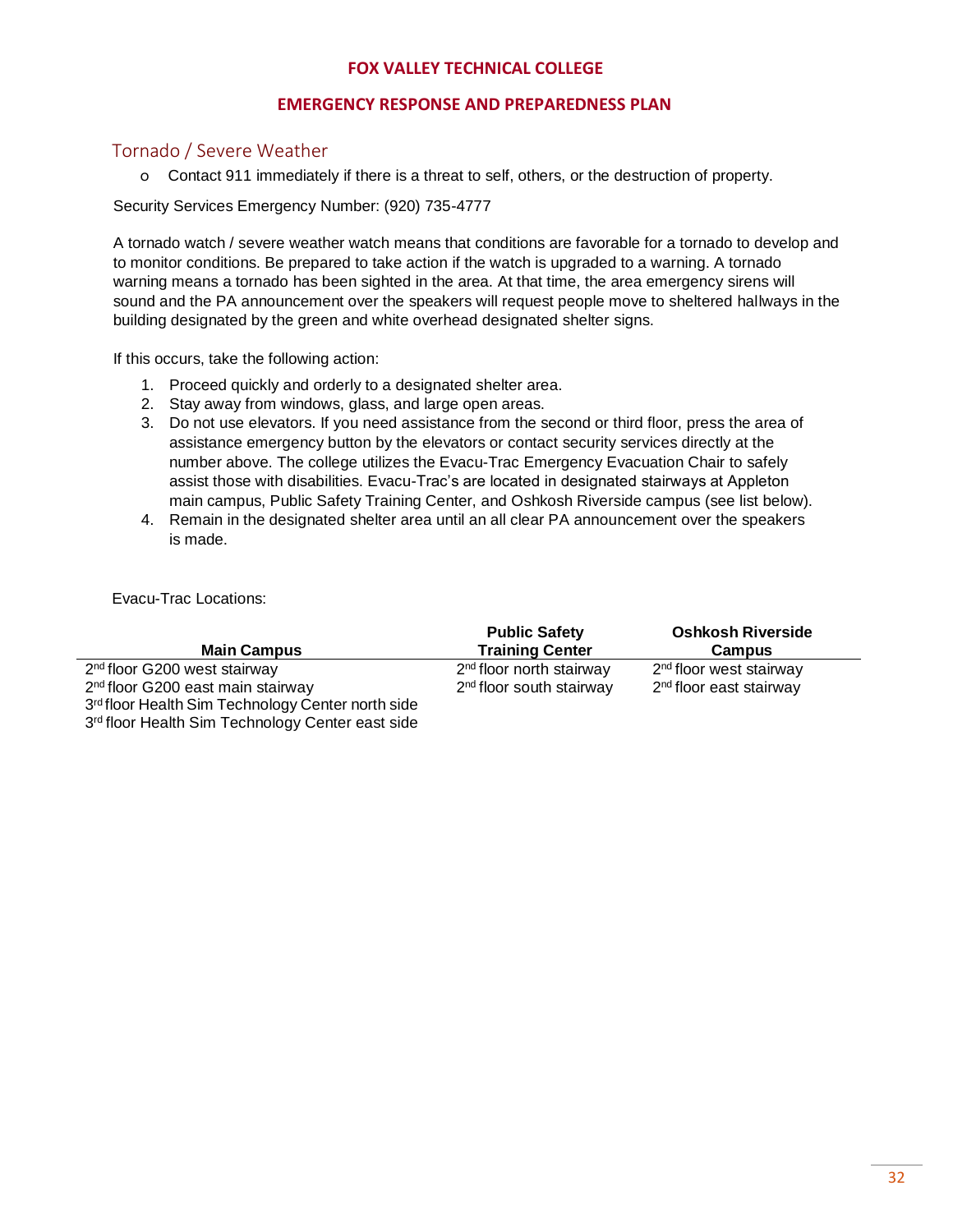**EMERGENCY RESPONSE AND PREPAREDNESS PLAN**

# **THIS PAGE LEFT INTENTIONALLY BLANK**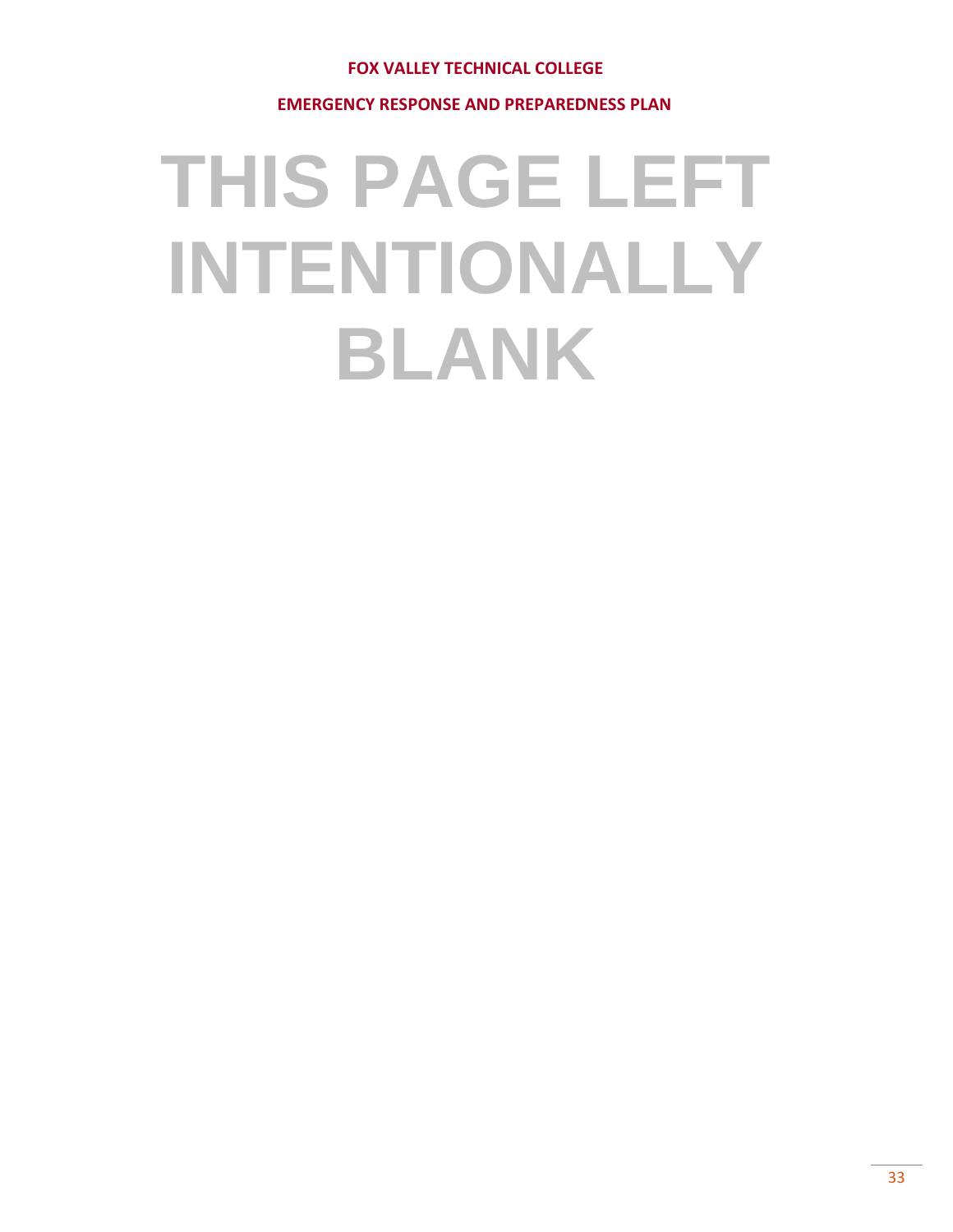#### **EMERGENCY RESPONSE AND PREPAREDNESS PLAN**

#### <span id="page-34-0"></span>Water Contamination – Unsafe Water Supply

o Contact 911 immediately if there is a threat to self, others, or the destruction of property.

Security Services Emergency Number: (920) 735-4777 Facilities & Operations Number: (920) 735-2469

If water contamination is suspected or has been verified, Facilities and Operations Management personnel will liaison with the applicable Water Department to determine the location and extent of contamination.

The college community will be notified by various means advising of the contamination and to not use the water. Some or all of our systems may be used such as: PA announcement over speakers, LiveSafe emergency notifications system (text, push notification, and e-mail), posted on website, and college monitors.

Mechanical Maintenance will immediately shut off water to the affected area. In the event of water contamination, take the following steps:

- 1. Do not consume campus water.
- 2. Ice and any beverages potentially contaminated should be discarded.

Fox Valley Technical College will make appropriate provisions to provide drinking water to the campus. Follow instructions and recommendations from Facilities and Operations Management personnel and the Public Works Department.